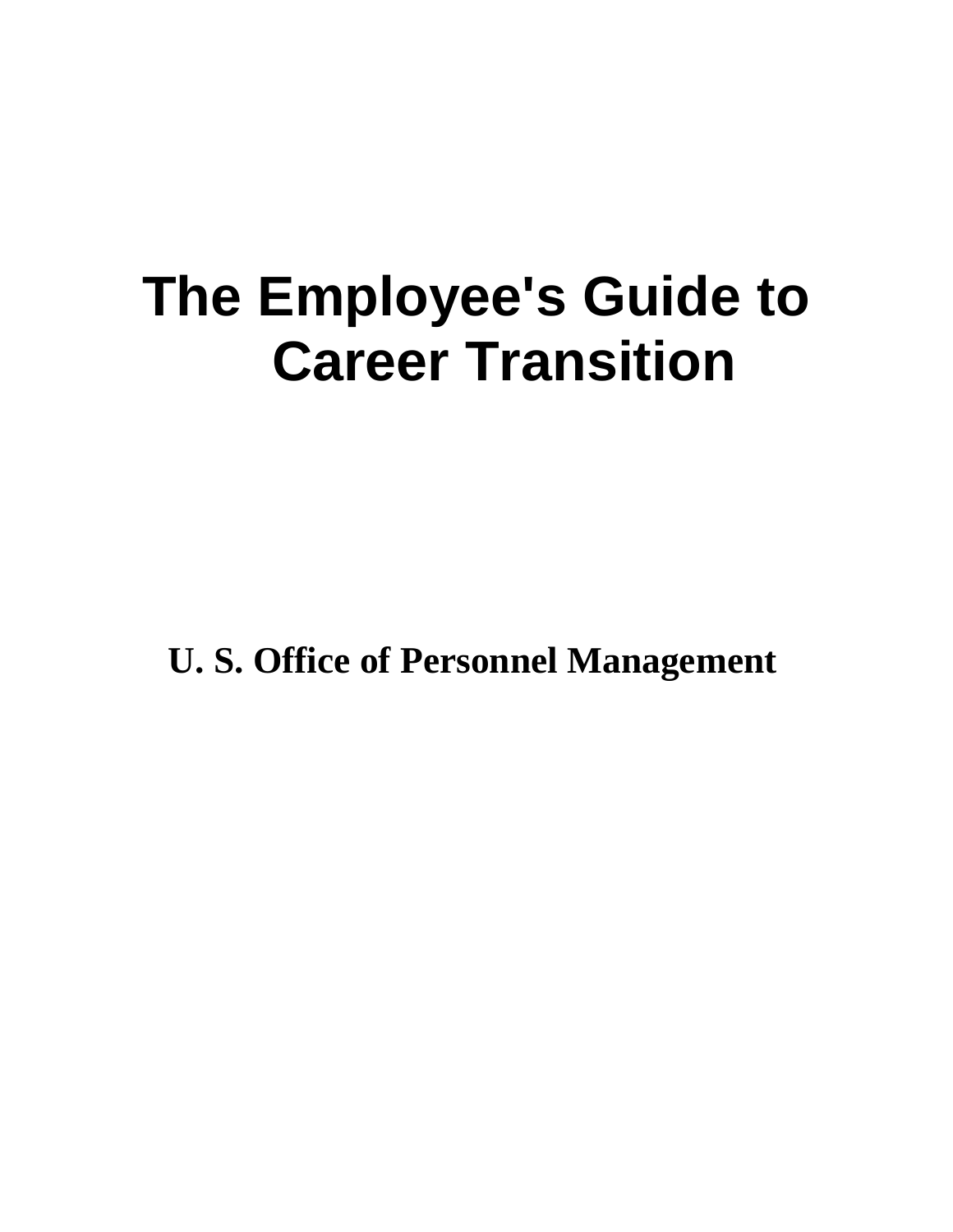# **Table of Contents**

| <b>Description</b> |                                                                              | Page  |
|--------------------|------------------------------------------------------------------------------|-------|
| (1)                | <b>Introduction</b>                                                          | p. 3  |
| (2)                | <b>Where Can I Go for More Information?</b>                                  | p. 4  |
| (3)                | <b>Placement Priority--Reduction in Force</b><br>or Out-of-Area Reassignment | p. 5  |
|                    | (A) Selection Priority in Your Agency (CTAP)                                 | p. 5  |
|                    | (B) Agency Reemployment Priority Lists (RPL)                                 | p. 13 |
|                    | (C) Selection Priority in Other Agencies (ICTAP)                             | p. 16 |
| (4)                | Reemployment after Disability or Injury                                      | p. 24 |
|                    | (A) Reemployment after Recovery from Job-Related Injury                      | p. 24 |
|                    | (B) Reemployment after Termination of Disability Annuity                     | p. 24 |
|                    | (C) Former Military Reserve/National Guard                                   | p. 25 |
|                    | <b>Technicians Receiving Special Disability Annuity</b>                      |       |
| (5)                | <b>Other Programs for Certain Employees</b>                                  | p. 25 |
|                    | (A)                                                                          |       |
| (6)                | <b>Career Transition Services</b>                                            | p. 26 |
| (7)                | <b>Job Information</b>                                                       |       |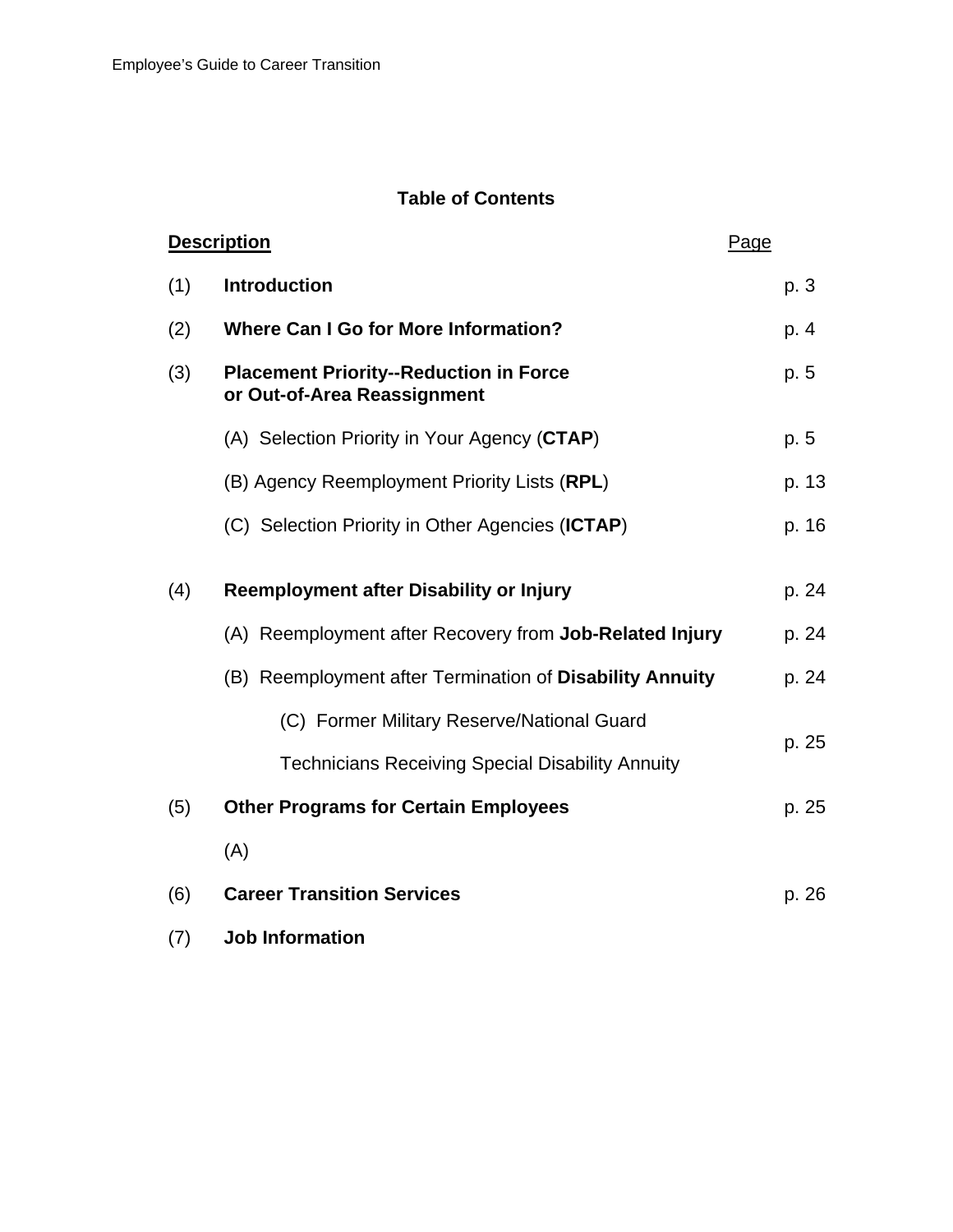# **(1). Introduction**

As the Federal Government continues to restructure and downsize, some employees may find themselves having to "transition" to new jobs--sometimes even to occupations in the private sector. Making major career changes, perhaps for the first time in many years, can be a frightening and frustrating experience that raises many questions.

The Office of Personnel Management (OPM) recognizes the difficulties this kind of change can bring. We developed this guide to inform and prepare you to take charge of your career. Your transition is more likely to be successful if you see this as an opportunity to move to an exciting new job or career in the Federal government or the private sector.

# **Background**

During the 1990's, transition and placement in the Federal government underwent a dramatic transformation. In 1995, OPM issued regulations requiring Executive Branch agencies to provide career transition assistance to employees affected by downsizing or restructuring. These agencies developed Career Transition Assistance Plans for their surplus and displaced employees.

# **Agency Career Transition Assistance Plans (CTAPs)**

Agency plans must consist of three parts:

## (1) **Agency Career Transition Services**

Each agency provides **career transition services** to surplus employees, giving them skills and resources to help them find other employment. These services might include skills assessment, resume preparation, counseling, or job search assistance. Agencies must also develop policies on retraining their surplus employees.

## (2) **Agency Special Selection Priority under the Career Transition Assistance Plan (CTAP) \***

Agencies must give selection priority to their own well-qualified surplus employees who apply for **vacancies in other agency components** in the local commuting area. Agencies must notify their surplus or displaced employees when they plan to fill these jobs. With a few exceptions, the agency must select those who apply and are eligible and well qualified before any other candidate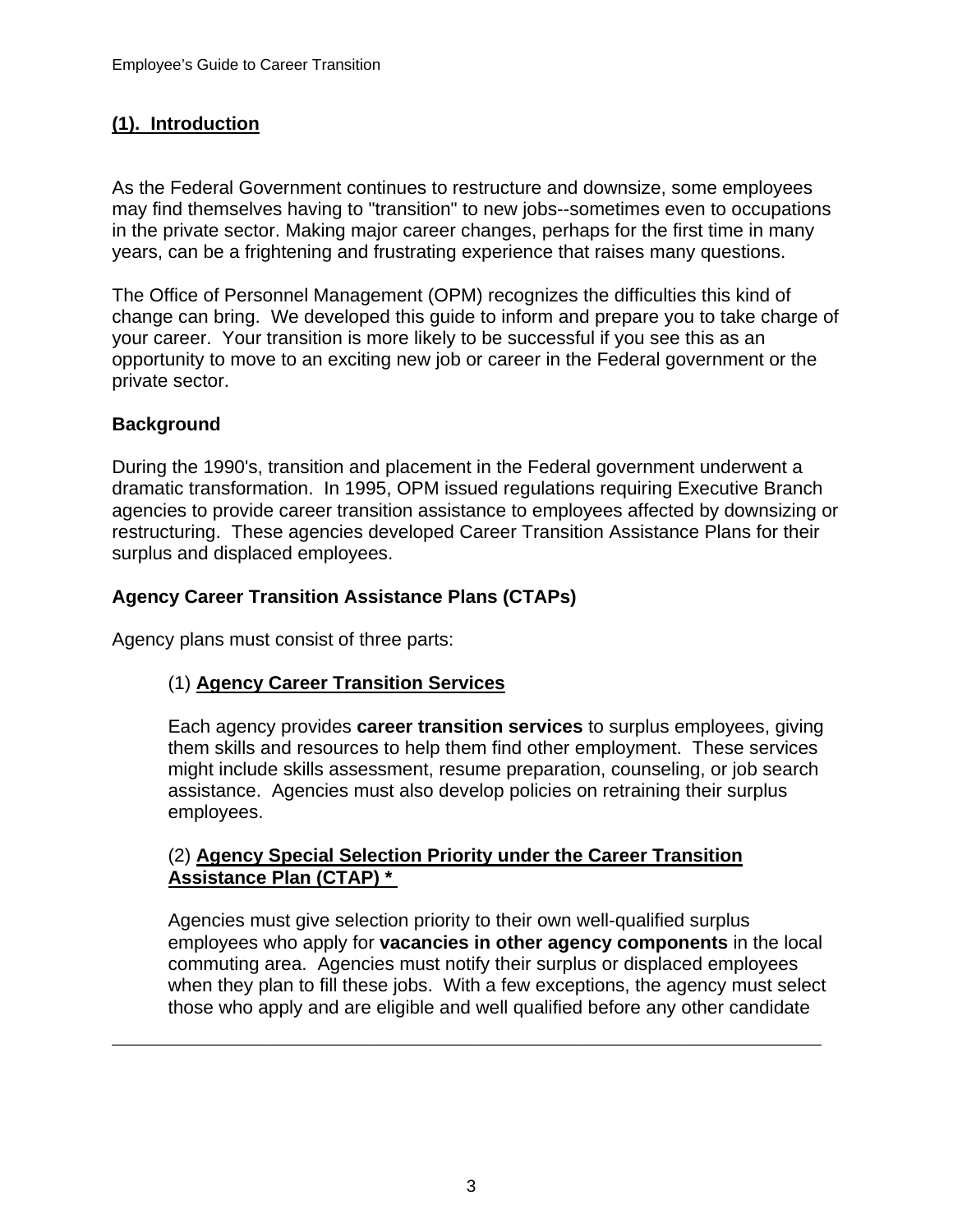`

from within or outside the agency.

## (3) **Agency Reemployment Priority Lists (RPL)**

Each agency must also maintain a Reemployment Priority List (RPL) for each local commuting area where it separates employees by reduction in force. Employees can register for the RPL to tell their former agency that they **want to return if the agency has vacancies**. Employees can register for their agency's RPL as soon as they receive a Reduction in Force (RIF) separation notice. Before the agency can select a candidate outside its workforce, it must first check the RPL for that location. With a few exceptions, the agency must select a qualified employee from the RPL before hiring anyone from outside the agency.

# **Interagency Career Transition Assistance Plan (ICTAP)**

OPM also changed the way displaced Federal workers receive **priority for jobs in other agencies** (besides the one they worked in before involuntary separation). In 1996, OPM suspended the Interagency Placement Program (IPP), and replaced it with the Interagency Career Transition Assistance Plan (ICTAP). The IPP was a centralized list of displaced employees referred by OPM to hiring agencies. ICTAP is very different from the IPP and has placed more employees. ICTAP is not a list at all--instead, employees must apply for positions in the local commuting area and include proof that they were displaced. ICTAP gives an eligible, well-qualified employee selection priority over almost any other applicant from outside the agency. Under ICTAP, for example, a DOD employee with a RIF separation notice could apply for a competitive service vacancy in the local commuting area at the Department of Education. In most cases, Education must select this well-qualified person for the position before choosing another applicant from outside the agency.

**\* Note to DoD Employees:** The Department of Defense (DoD) does not provide agency selection priority through CTAP. Instead, DoD uses the Priority Placement Program (PPP) to help place its surplus employees. DoD also provides career transition services to its employees to the extent possible. Displaced DoD workers can also register for their local RPL, and request selection priority for jobs in non-DoD agencies using the ICTAP.

# **(2). Where Can I Go for More Information?**

The rest of this guide explains CTAP, ICTAP and RPL and how they work. Your human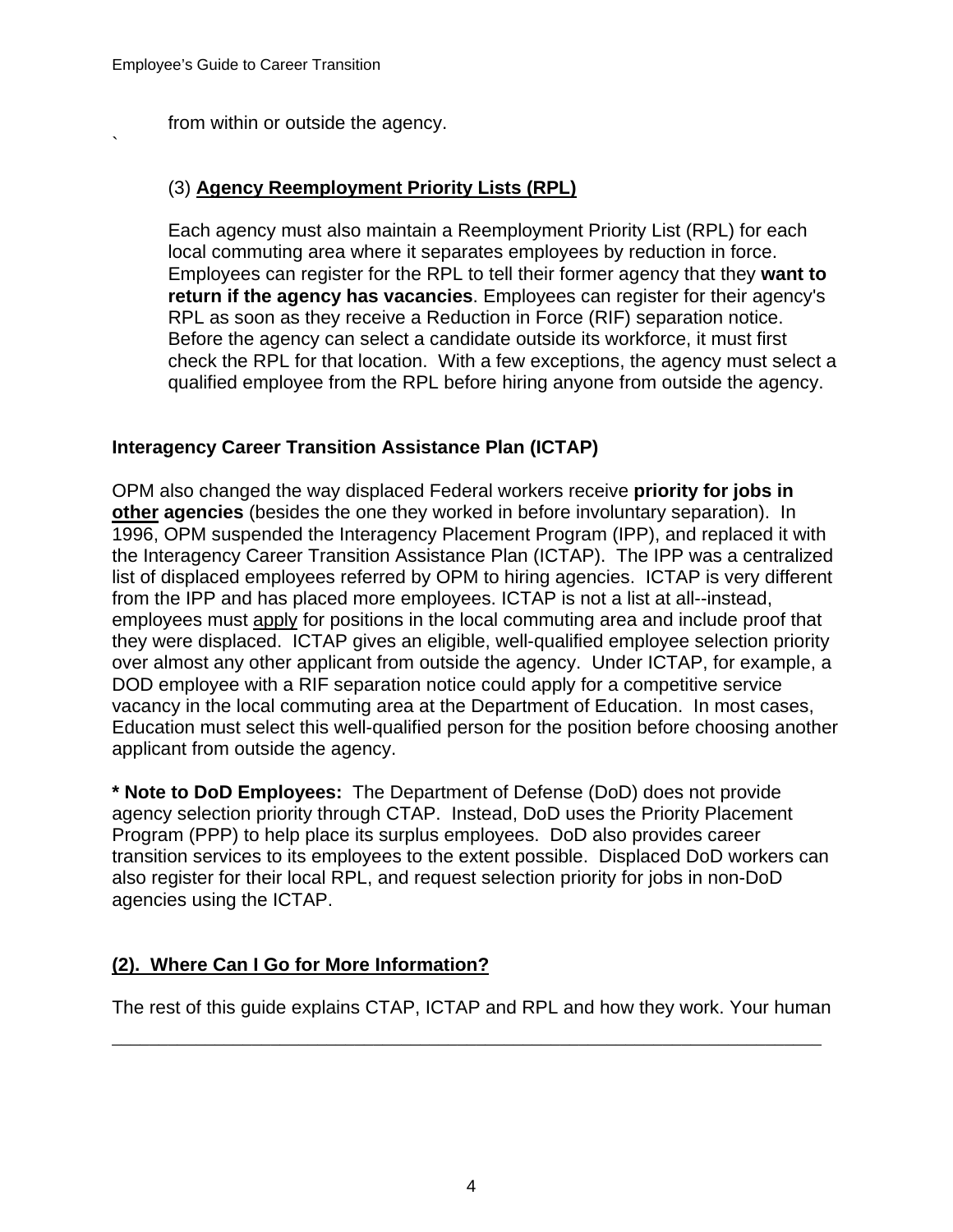resources office should have information on your agency's specific services and programs, including agency career transition services, CTAP selection priority, and RPL. Agency human resources representatives should also be able to answer your questions about ICTAP selection priority.

# **(3). Placement Priority--Reduction in Force (RIF) or Out-of-Area Reassignment**

# **(A). Selection Priority in Your Agency (CTAP)**

CTAP is designed to improve your chances of finding a new job in **your agency** through selection priority. OPM's regulations establish the minimum requirements agencies must meet in providing their employees with transition services and selection priority for vacancies. Each agency has a specific Career Transition Assistance Plan containing more detailed information about the agency's transition policies. Your human resources office should be able to explain the specifics for your agency.

**Note for Department of Defense (DoD) Employees:** CTAP special selection priority does not apply to DoD employees. DoD uses the Priority Placement Program (PPP) to help place its surplus employees. You can get more information on the PPP from the DoD Civilian Assistance in Re-Employment (CARE) Office at (703) 696-1799 or from their web site at http://www.cpms.osd.mil/care/care.htm. DoD also provides career transition services to its employees to the extent possible. In addition to the PPP, displaced DoD employees can register for their local RPL, and request selection priority for jobs in non-DoD agencies using the ICTAP.

# **1. How do I get selection priority for vacancies in my agency?**

You must:

- be "surplus" or "displaced" (in other words, you must meet the definitions in either **2**. or **3.** below);
- have a current performance rating of at least "fully successful" (Level III) or equivalent;
- occupy a position in the same local commuting area of the vacancy;
- apply for a specific vacancy at or below your current grade level with no greater promotion potential than your current position;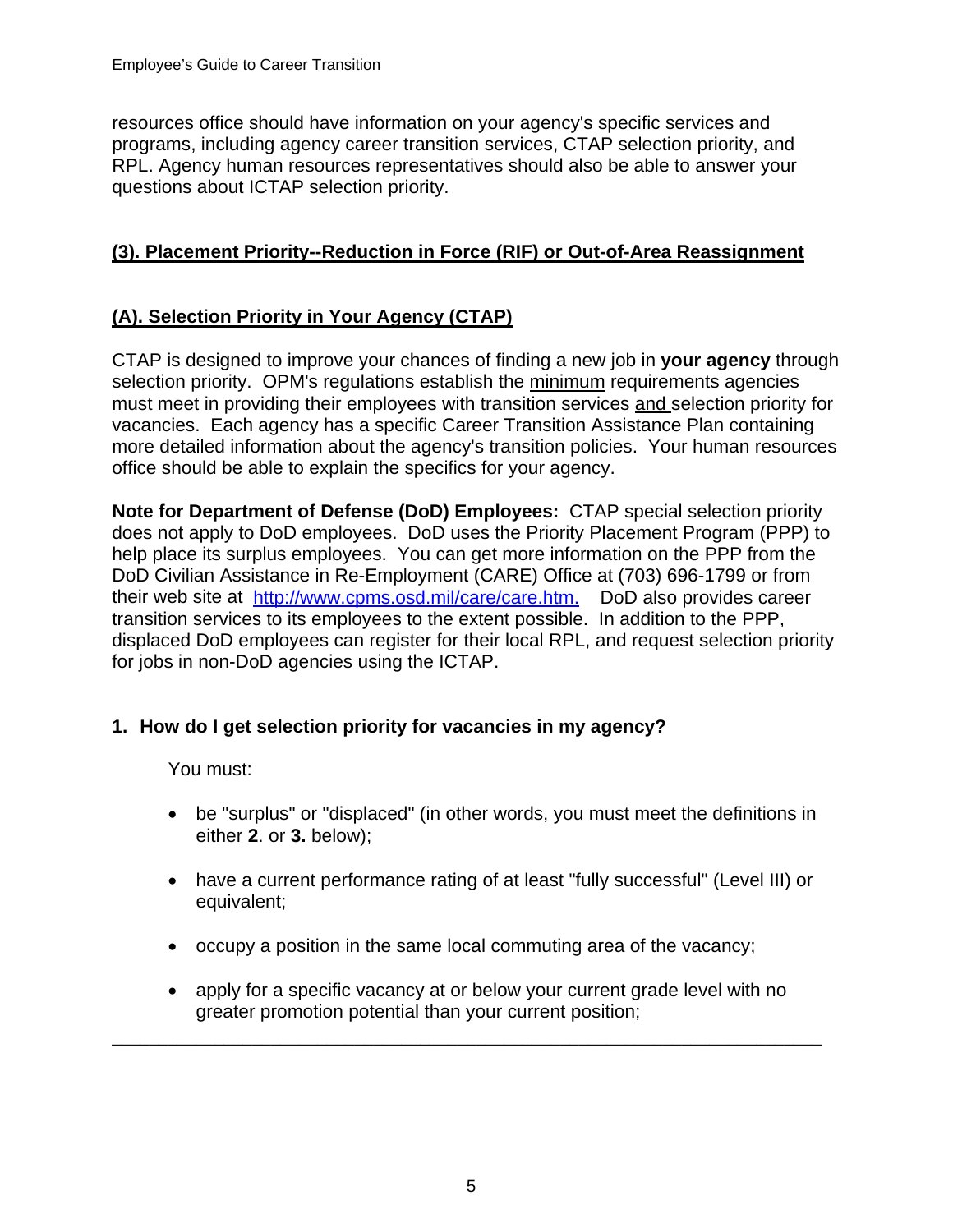- meet the application deadline in the announcement; and
- be found "well qualified" for the job.

## **2. What is a "surplus" employee?**

You are "surplus" if you:

- are in the competitive service\*\*;
- are in tenure group I (career) or tenure group II (career-conditional); **and**
- have an official notice from your agency saying that your position is no longer needed. This notice could be:
	- $\triangleright$  a "Certificate of Expected Separation" (CES);
	- $\triangleright$  an agency certification that you are in a surplus organization or occupation;
	- $\triangleright$  a notice that your position is being abolished; or
	- $\triangleright$  a letter saying you are eligible for discontinued service retirement.

\*\* Agencies can extend the definition of a "surplus" employee to include employees in the excepted service if they are on Schedule A or B appointments without time limit and have received an appropriate notice (see above). Selection priority for these employees is limited to other permanent Schedule A or B positions in the same agency and local commuting area. **Note:** Excepted Service employees are not eligible for selection priority in other agencies under the Interagency Career Transition Assistance Plan.

## **3. What is a "displaced" employee?**

You are "displaced" if you:

- are in the competitive service\*\*;
- are in tenure group I (career) or tenure group II (career-conditional); **and**
- have an official notice from your agency saying you will be separated by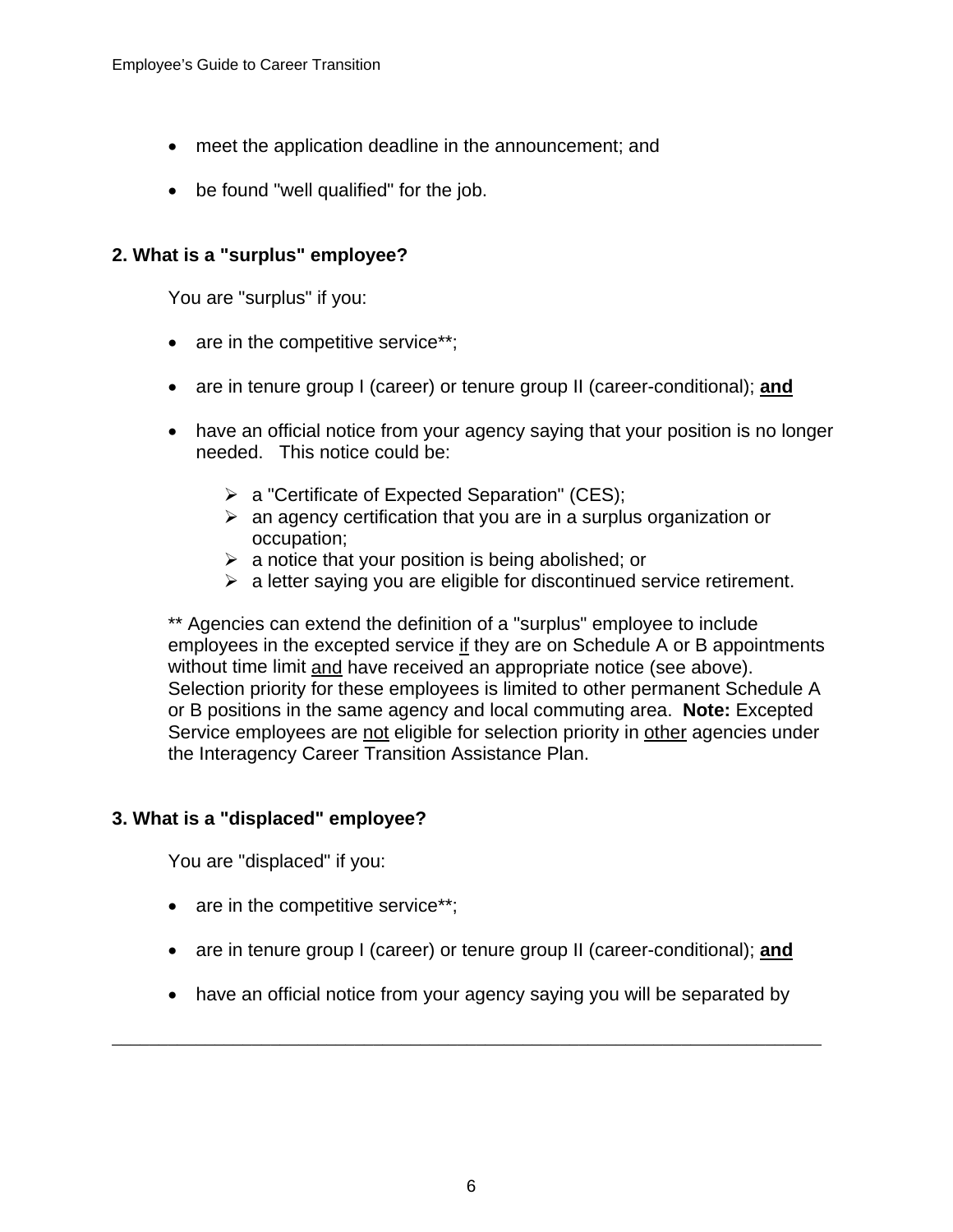reduction in force. This notice could be:

- $\triangleright$  a specific reduction in force separation notice; or
- $\triangleright$  a notice of proposed removal because you declined a directed reassignment or transfer of function out of the local commuting area.

\*\* Agencies can extend the definition of a "displaced" employee to include employees in the excepted service if they are on Schedule A or B appointments without time limit and have received an appropriate notice (see above). Selection priority for these employees is limited to other permanent Schedule A or B positions in the same agency and local commuting area. **Note:** Excepted Service employees are not eligible for selection priority in other agencies under the Interagency Career Transition Assistance Plan.

## **4. Who is not eligible for selection priority?**

You are generally not eligible for selection priority if you are:

- in the excepted service (unless your agency gives special selection priority to excepted employees);
- downgraded or reassigned due to reduction in force, but not separated;
- in a different local commuting area from the vacancy;
- in a temporary or term position in the competitive service;
- in an agency that is not in the Executive branch;
- in an agency that does not follow OPM hiring procedures (this includes Postal Service, legislative and judicial branch agencies); or
- in the Senior Executive Service (SES).

## **5. I meet all the requirements for CTAP priority. How does this selection priority in my agency work?**

\_\_\_\_\_\_\_\_\_\_\_\_\_\_\_\_\_\_\_\_\_\_\_\_\_\_\_\_\_\_\_\_\_\_\_\_\_\_\_\_\_\_\_\_\_\_\_\_\_\_\_\_\_\_\_\_\_\_\_\_\_\_\_\_\_\_\_\_\_\_\_\_\_\_\_\_

With few exceptions, if your agency plans to fill a vacancy in the local commuting area lasting more than 120 days, it must give CTAP eligibles like you the opportunity to apply. Agencies can advertise vacancies to surplus and displaced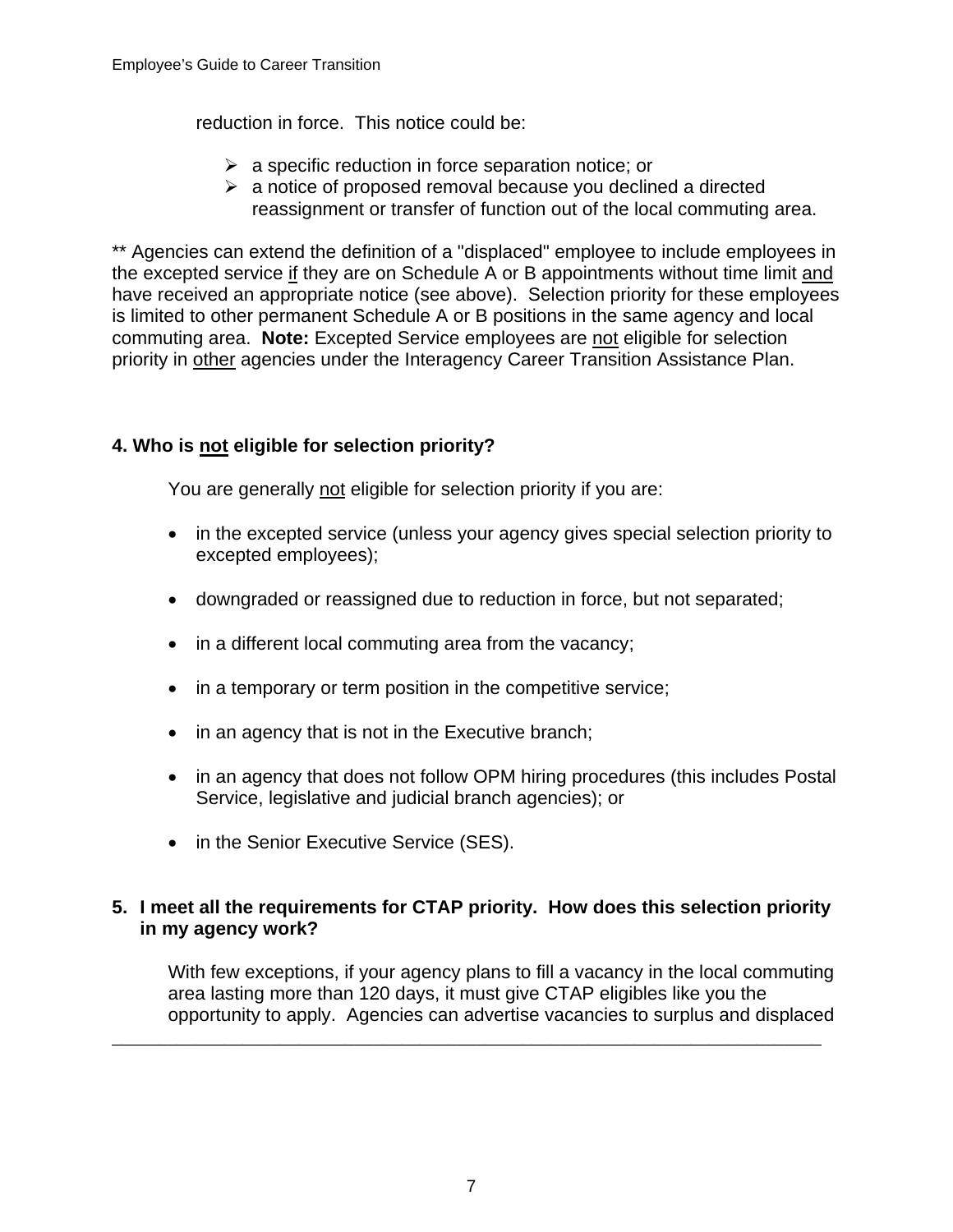agency employees using OPM's USAJOBS, email, hotline recordings, bulletin boards, etc. If you are interested in an advertised vacancy, you must apply within the time frame given and attach proof of your CTAP eligibility (see below).

If the agency finds you well qualified for the vacancy, you have priority over other candidates from within or outside your agency. If you are among two or more well-qualified CTAP eligibles, the agency may select any one of you. Agencies may select candidates from other agency components only after giving priority to eligible CTAP candidates within the component. An example of a component might be the Bureau of Public Debt within the Department of Treasury. Check with your human resources office to see how your agency defines "component".

# **6. When does my eligibility begin?**

Your eligibility beings when you receive:

- a reduction in force (RIF) separation notice;
- a notice of proposed removal for declining a directed reassignment or transfer of function to another local commuting area;
- a Certificate of Expected Separation (CES); or
- your agency's certification that you are in a surplus organization or occupation (this could be a position abolishment letter, a notice of eligibility for discontinued service retirement, or similar notice).

## **7. When does my eligibility expire?**

Your eligibility expires when:

- your agency separates you by RIF;
- you resign, retire or otherwise separate from the agency;
- your agency separates you for declining a directed reassignment or transfer of function to another local commuting area;
- your agency cancels or rescinds the notice that made you eligible;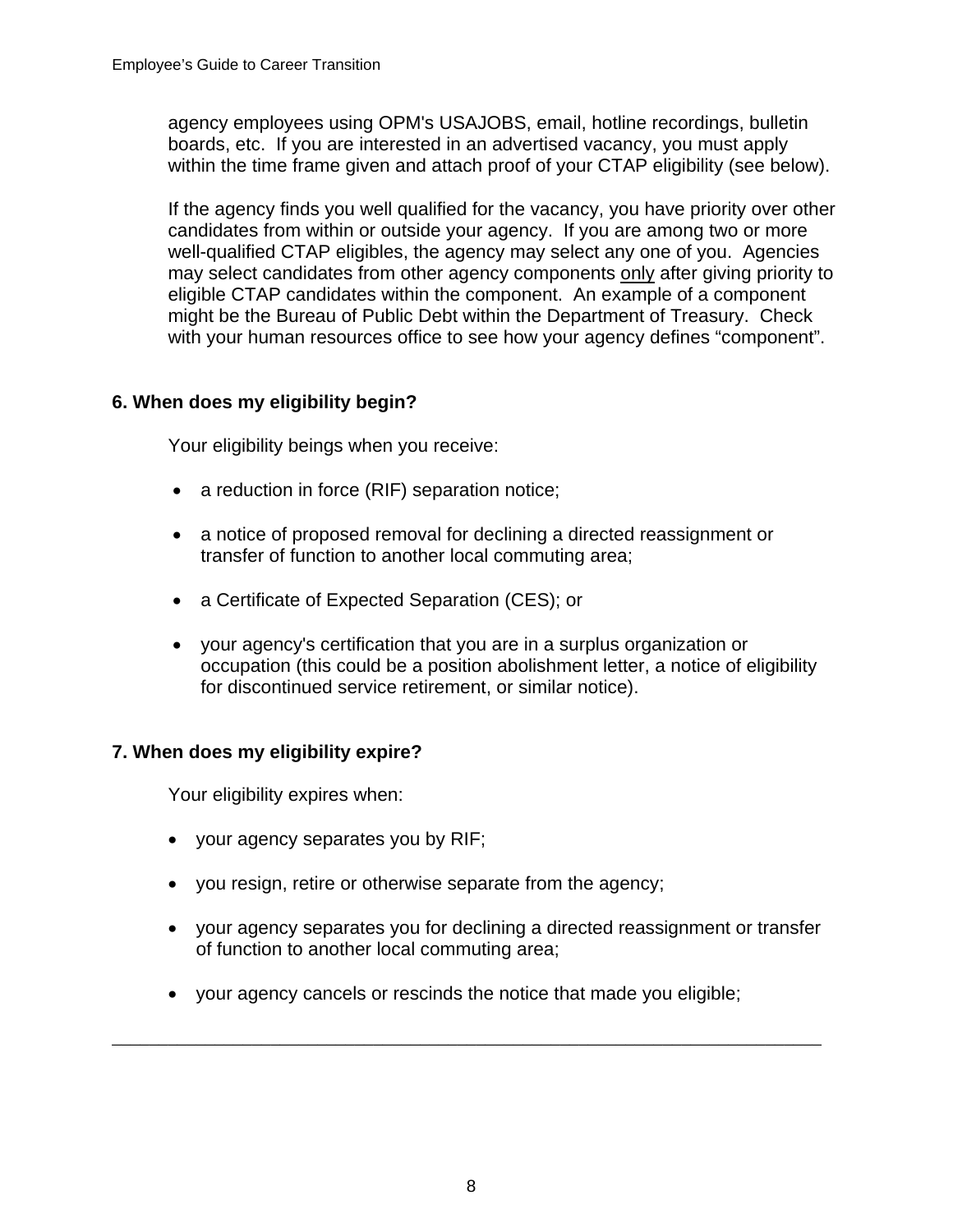- you move to another position in the agency, time-limited or permanent, that is not affected by the RIF;
- you receive a career, career-conditional, or excepted service position without time limit in any agency; or
- you are no longer being separated by RIF.

## **8. What are the steps in the process ?**

## Step One: Application

If you are eligible, you request CTAP selection priority by:

1. applying for a vacancy in your agency in the local commuting area; and

2. attaching proof of eligibility (for example: your RIF separation notice, CES, surplus notification, or notice of proposed removal).

#### Step Two: Qualifications Review

The agency reviews your application, comparing your background to the required qualifications, selective factors, knowledge, skills, abilities and competencies to determine if you are well qualified for the job. The agency must define "well qualified" on vacancy announcements so you know the criteria they are using.

If your agency finds that you are not well qualified, they must conduct a second review of your application and tell you the results in writing.

#### Step Three: Selection

If your agency finds you well qualified for the vacancy, in most cases they must select you before hiring another candidate from either inside or outside the agency.

If two or more well-qualified CTAP applicants request selection priority, the agency may choose among them. Some agencies have a specific policy on selection order (for example, they may always select "displaced" employees before "surplus" employees).

If no well-qualified CTAP eligibles apply, the agency can fill the position through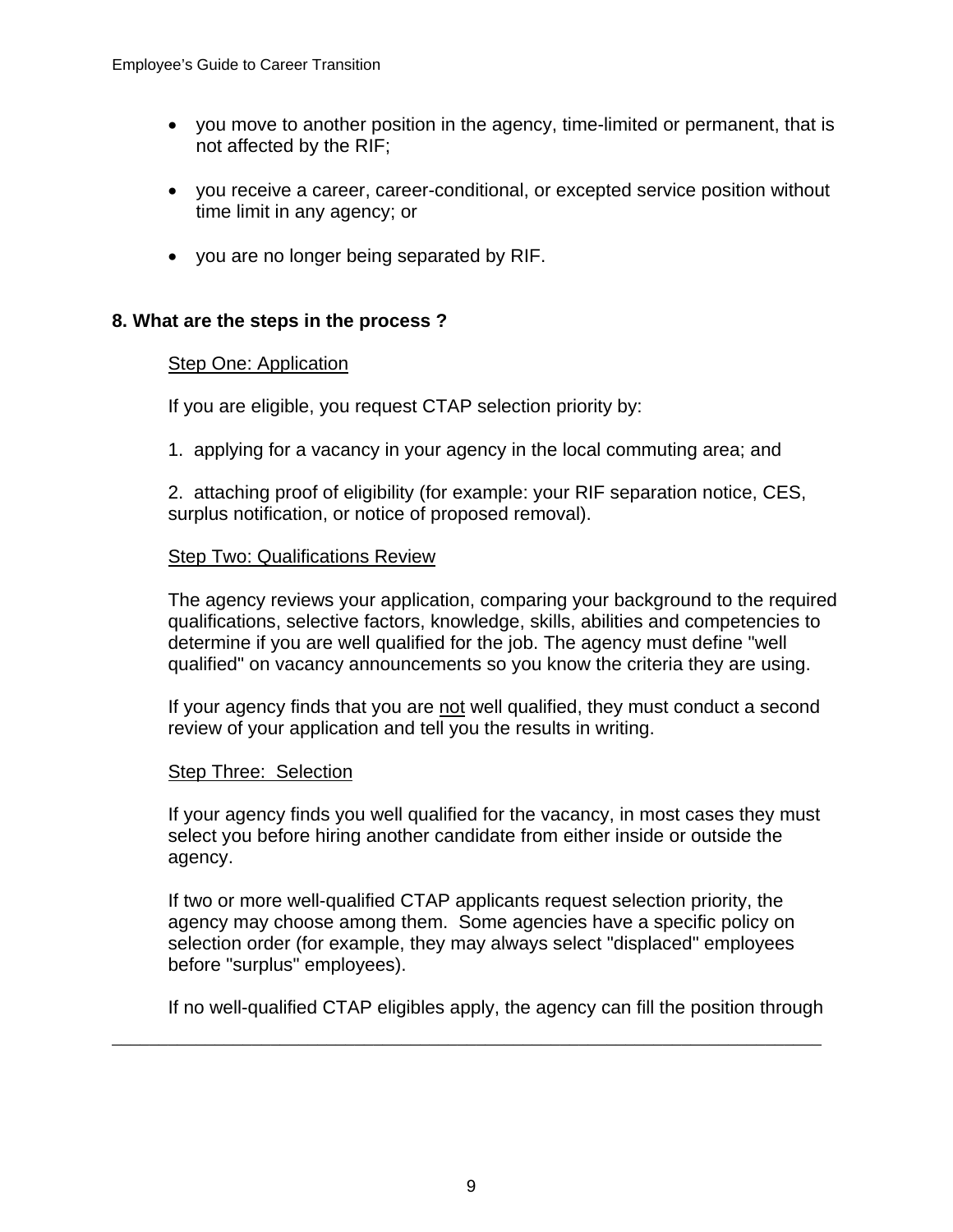other means.

## **9. What does "vacancy" mean?**

Under CTAP, a vacancy is a competitive service position lasting 121 days or more. It is a "vacancy" if the agency plans to fill the position, even if they originally intended to do so without posting a competitive announcement.

#### **10. What is my "local commuting area"?**

Your local commuting area is based on the duty station of your position of record when you receive your notice. Agencies determine the local commuting area for jobs they announce. It is the geographic area usually considered a single area for employment purposes. It includes any population center and the surrounding localities where people live and routinely travel back and forth daily to their jobs. You can only get selection priority for vacancies announced in your local commuting area.

## **11. What does "well qualified" mean?**

"Well qualified" means that you:

- meet the qualification standards and eligibility requirements for the position, including any medical qualifications, suitability, and minimum educational and experience requirements;
- meet all selective factors;
- either meet quality ranking factor levels at the level set by the agency, or are rated above minimally qualified in accordance with the agency's specific rating and ranking process;
- are physically qualified, with reasonable accommodation where appropriate, to perform the essential duties of the position;
- meet any special qualifying condition(s) for the position (such as the ability to speak a specific language or other selective factor); and
- \_\_\_\_\_\_\_\_\_\_\_\_\_\_\_\_\_\_\_\_\_\_\_\_\_\_\_\_\_\_\_\_\_\_\_\_\_\_\_\_\_\_\_\_\_\_\_\_\_\_\_\_\_\_\_\_\_\_\_\_\_\_\_\_\_\_\_\_\_\_\_\_\_\_\_\_ • are able to satisfactorily perform the duties of the position upon entry.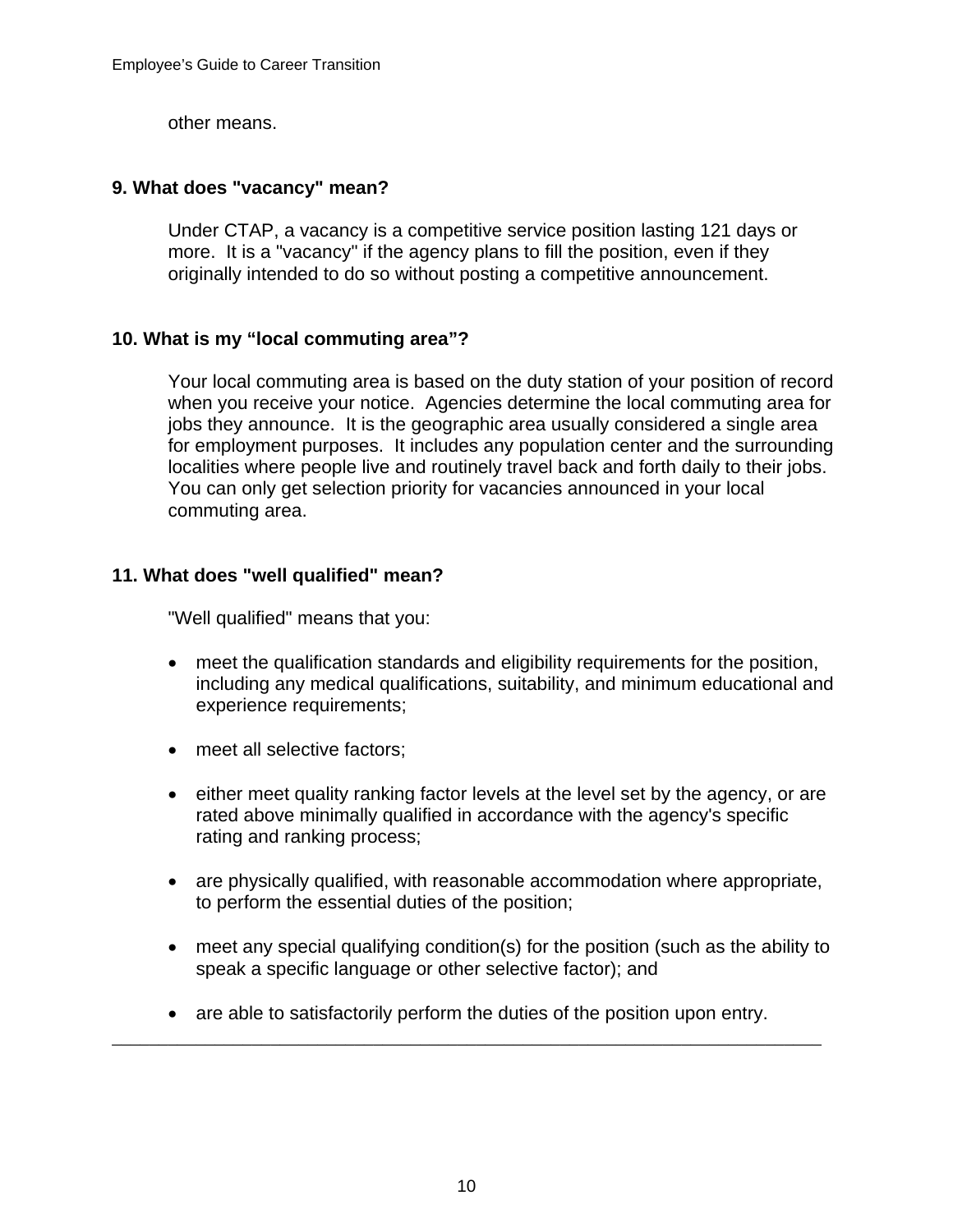If your agency finds that you are not well qualified, they must conduct a second review of your application and tell you the results in writing.

## **12. Can "well qualified" vary between positions or agencies?**

Yes. Each position has its own qualification requirements, selective factors, knowledge, skill, ability and competency requirements. Since each job is different, you should relate your background and experience directly to the position.

# **13. Can I get priority for higher-graded positions?**

No. Selection priority only applies to vacancies at your same (or a lower) grade, and with no higher promotion potential than your current position.

You can still apply for jobs at higher grades or those with greater promotion potential, but you won't receive selection priority when you compete for those jobs.

## **14. What about lower-graded jobs?**

If you are thinking about applying for lower-graded jobs, you should ask your agency about its pay-setting policies. They could offer the job at a lower salary than you had before. Don't apply for a job you won't accept, because turning down any permanent offer may end your selection priority.

## **15. Is my priority limited to certain job series?**

No. You can apply for any position, but you only get selection priority if you are well qualified for the job.

## **16. I'm not sure whether I'm well qualified for a particular position. How can I find out?**

You can probably tell by reviewing the requirements in the vacancy announcement and comparing them to your credentials. If you are having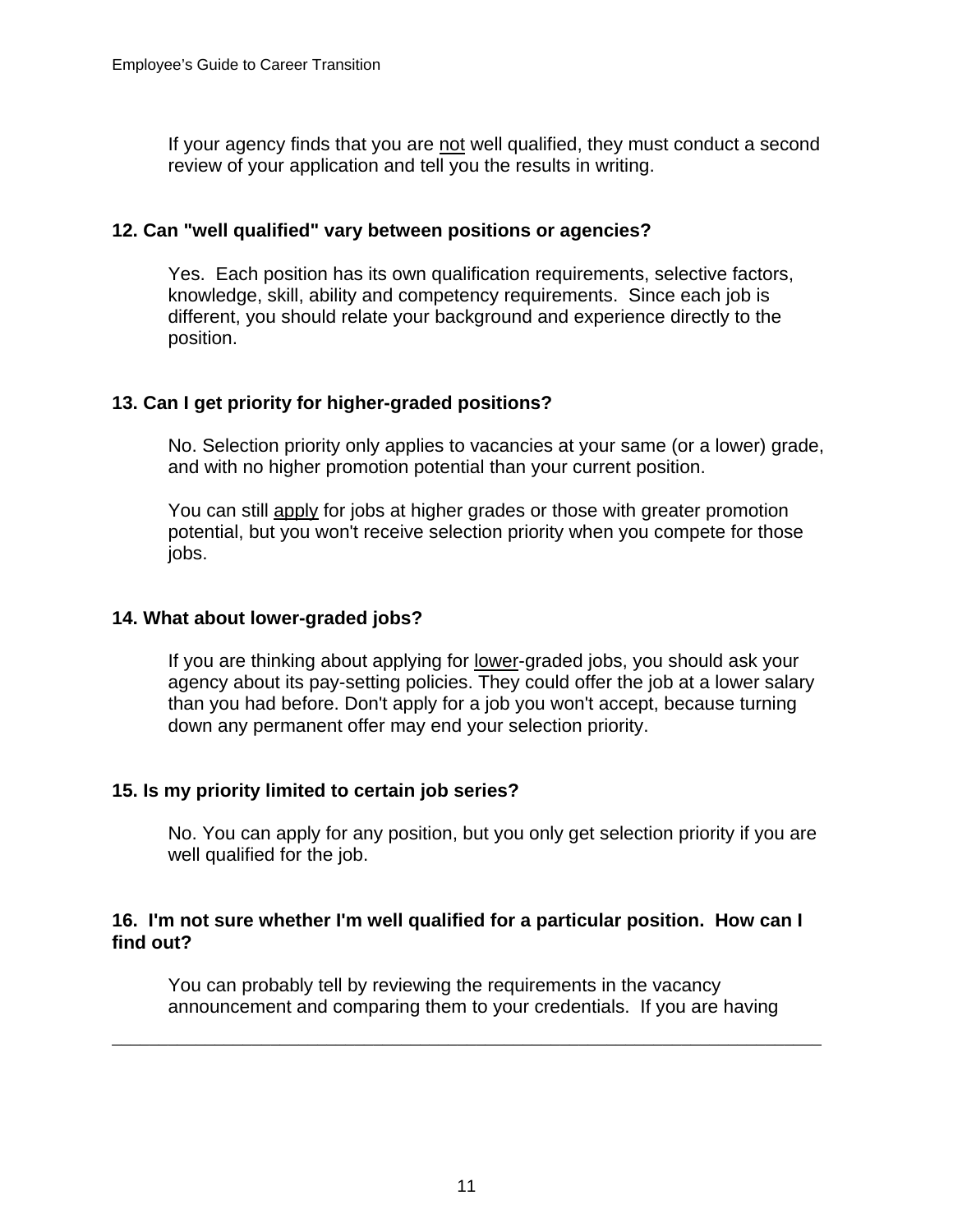trouble, ask your human resources office or career transition center for help in determining your qualifications.

## **17. What happens if I decline a job offer? Do I lose my eligibility?**

Your agency may end your selection priority if you apply for a permanent vacancy and are selected, but decline the offer. Check your agency's policies for specifics. If you decline a temporary or term position, you keep your selection priority for permanent positions until you separate or your eligibility ends for some other reason.

## **18. I'm full-time, but I might apply for a part-time job. What happens if I accept?**

Accepting another position--even part-time-- ends your eligibility for agency selection priority. As we said before, don't apply for a job you won't accept because turning down a permanent position will end your selection priority.

## **19. If I take a temporary or term job, will I lose my CTAP eligibility?**

Yes. Accepting another position, even time-limited, means you are no longer faced with RIF separation, so you no longer get agency selection priority.

## **20. What if I accept a position outside the Federal Government? Am I still eligible for selection priority?**

Your eligibility for CTAP selection priority in your agency ends when you separate, whether you leave involuntarily (such as by RIF) or voluntarily (such as by resignation). However, if you separated involuntarily, you might still have selection priority in other agencies (see Section 3 (C) of the Guide).

## **21. What if I move? Am I eligible for selection priority for agency vacancies in a different geographic area?**

\_\_\_\_\_\_\_\_\_\_\_\_\_\_\_\_\_\_\_\_\_\_\_\_\_\_\_\_\_\_\_\_\_\_\_\_\_\_\_\_\_\_\_\_\_\_\_\_\_\_\_\_\_\_\_\_\_\_\_\_\_\_\_\_\_\_\_\_\_\_\_\_\_\_\_\_

No, not unless your agency's policy expands the area for CTAP priority. You can still apply for jobs in your new location, but you will not receive selection priority for those jobs.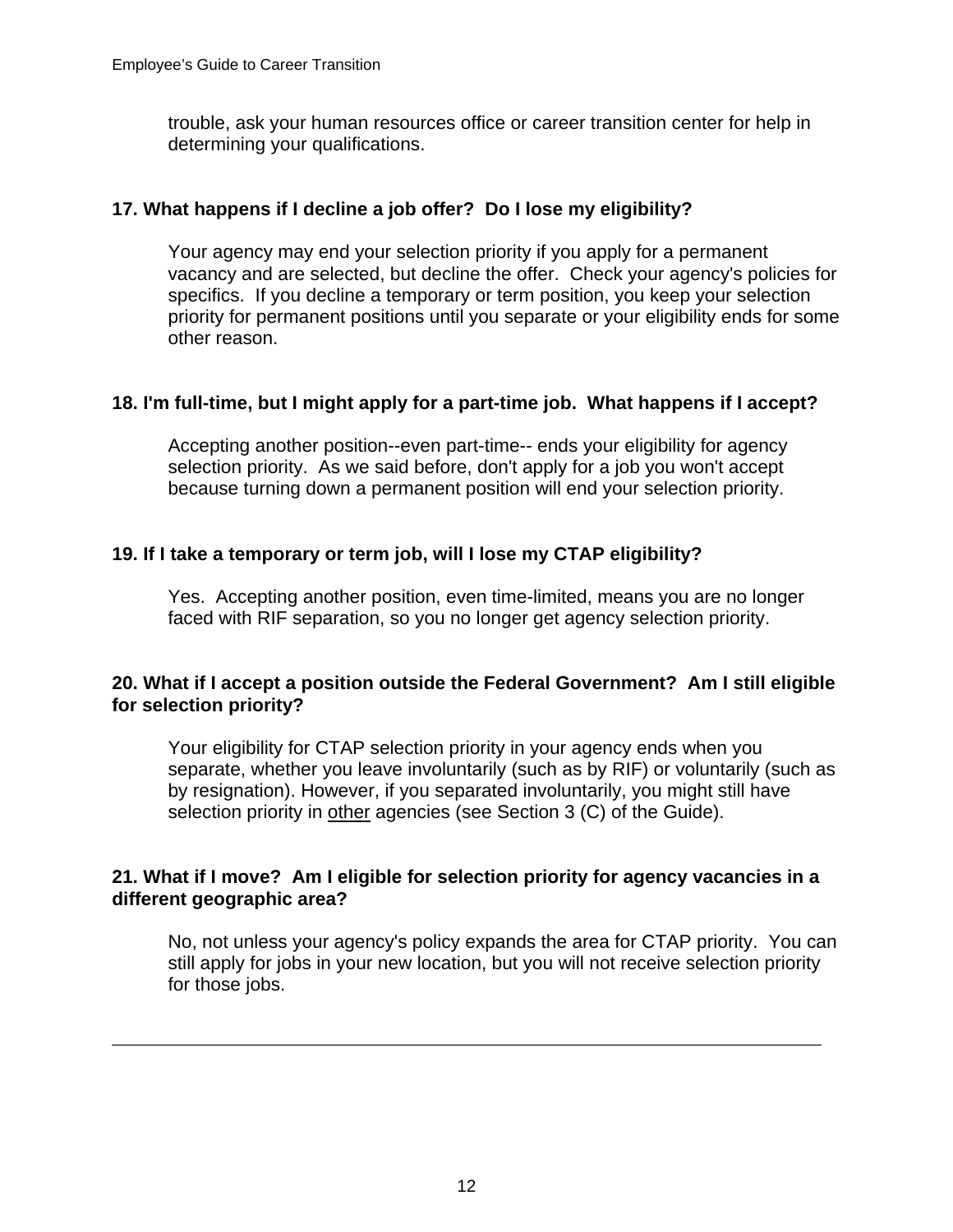## **22. My agency says I wasn't well qualified for a job. I disagree. Where can I go with my complaint?**

Each agency should have a problem resolution coordinator to handle these types of situations. Ask your human resources office for the person or office to hear your grievance or complaint.

## **23. I'm not eligible for CTAP selection priority. Is there are other assistance available to me?**

See Section 6 of this guide for information on services that may be available to surplus or displaced employees. All employees, including those in the competitive, excepted, and Senior Executive Service (SES), are eligible for some type of career transition assistance or services.

SES employees are eligible for placement assistance through a special SES placement program. If you are an SES employee facing RIF separation, check with your agency human resources office for information about this program.

Agencies that do not follow OPM hiring procedures (this includes Postal Service, legislative and judicial branch agencies) are not required to provide career transition services to their employees, but many still do. Consult your human resources office for details.

# **(B). Agency Reemployment Priority Lists (RPL)**

Agencies must maintain a Reemployment Priority List (RPL) for competitive service employees facing RIF separation, those who have already been RIF'd, and employees recovered from work-related (compensable) injuries.

## **24. What is a Reemployment Priority List (RPL)?**

The RPL is a list agencies use to give reemployment priority to any career and career-conditional competitive service employees they separated by RIF or due to compensable injury. Under OPM regulations, each agency must establish an RPL for each local commuting area where competitive service employees have either been RIF'd or have recovered from work-related injury.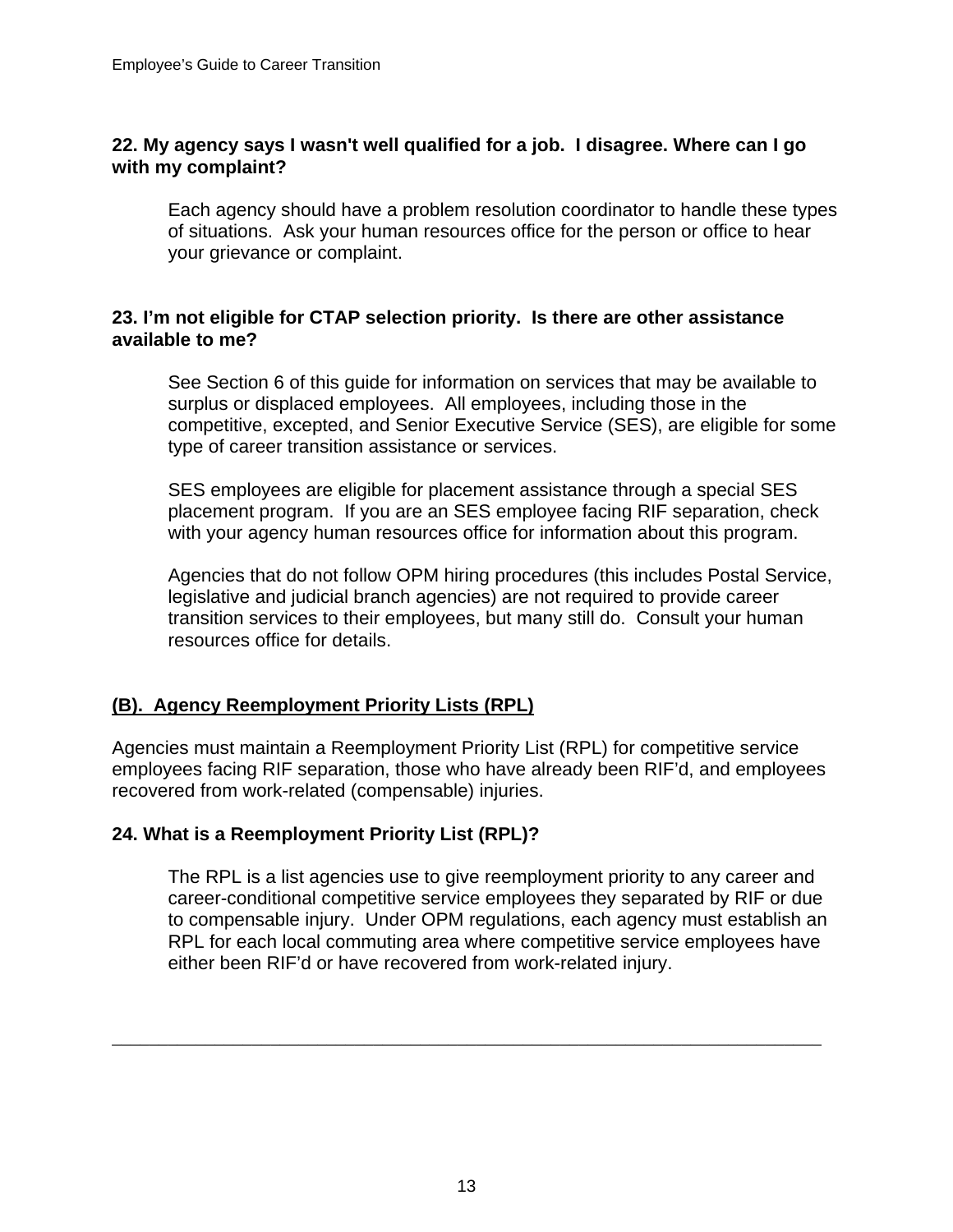## **25. Can I get hiring preference in other agencies by getting on the RPL?**

No. The RPL only provides hiring priority for jobs in your current/former agency in the same local commuting area. It does not give you priority for jobs in any other agency. The ICTAP (see section 3(C) below) gives you selection priority for jobs in other agencies.

## **26. When am I eligible for the RPL? When does my eligibility expire?**

You can register for your agency's RPL when you receive either a specific reduction in force separation notice or a Certificate of Expected Separation (CES). You must have a rating of least a "minimally successful" or equivalent (Level II) for your current performance rating.

You can also register if you separated more than one year ago due to a workrelated injury, you have fully recovered, and your worker's compensation benefits have ended.

The registration deadline is 30 calendar days after RIF separation, or 30 calendar days after worker's compensation benefits terminate.

Career (tenure group I) employees get two years of rehiring priority starting from the date your name is put on the agency RPL. Career-conditional (tenure group II) employees get one year of priority.

Your eligibility also ends if you:

- ask the agency to remove your name from the RPL;
- receive a career, career-conditional, or excepted service appointment without time limit in any agency;
- decline a permanent job offer at your current or former grade;
- decline an interview;
- don't respond to an offer or an availability inquiry, or fail to appear for a scheduled interview; or
- separate for some other reason (such as retirement or resignation) before the RIF date.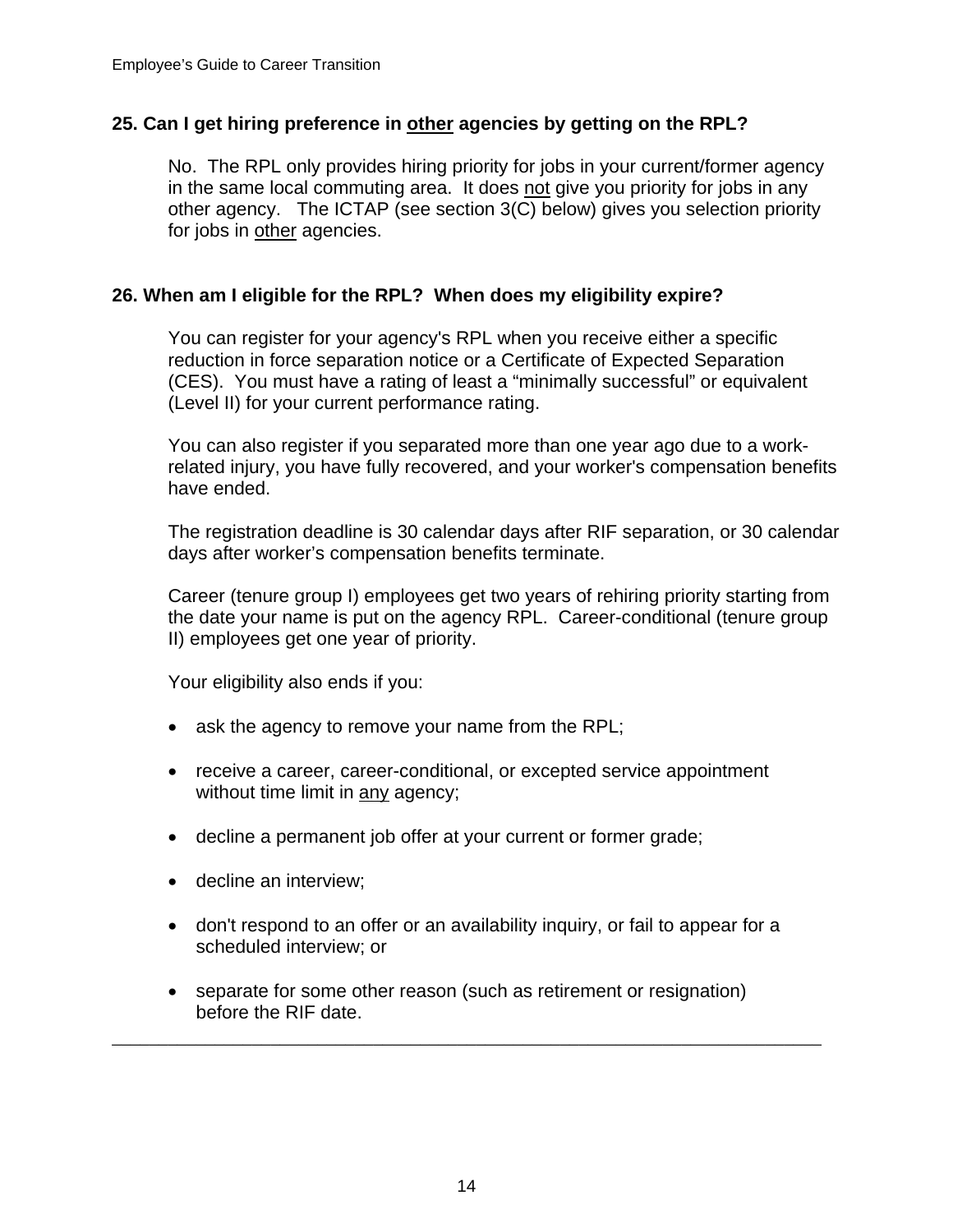## **27. How do I apply for the RPL?**

Ask your agency for an RPL application form. You should specify the grade(s), occupation(s), minimum hours of work per week you would accept, and whether you are interested in temporary and/or term jobs.

You can register for as many positions as you like. Your agency human resources specialist should help you determine which positions you qualify for and answer any questions you have about the RPL application.

## **28. Am I limited to certain series or grades?**

You can list any position on your application, but you only get priority for jobs you qualify for at the same (or lower) grade with no higher promotion potential than your current (or last) position.

If you are thinking about listing lower-graded jobs, you should ask your agency about its pay-setting policies. They could offer a job at a lower salary than you had before. Don't list a job you don't think you would accept because turning down a permanent offer could limit or terminate your RPL consideration, depending on the grade level and type of offer.

## **29. When does the agency have to consider me through the RPL?**

You get priority when your agency fills competitive service vacancies from outside its workforce. This includes temporary and term positions if you indicated interest in time-limited jobs on your RPL application.

If you qualify for the vacancy, your agency may not fill the position by:

- a new appointment (unless they appoint a veteran with at least 10-point hiring preference);
- transferring someone from another Federal agency; or
- reinstating a former Federal employee (unless they appoint someone with restoration or reemployment rights).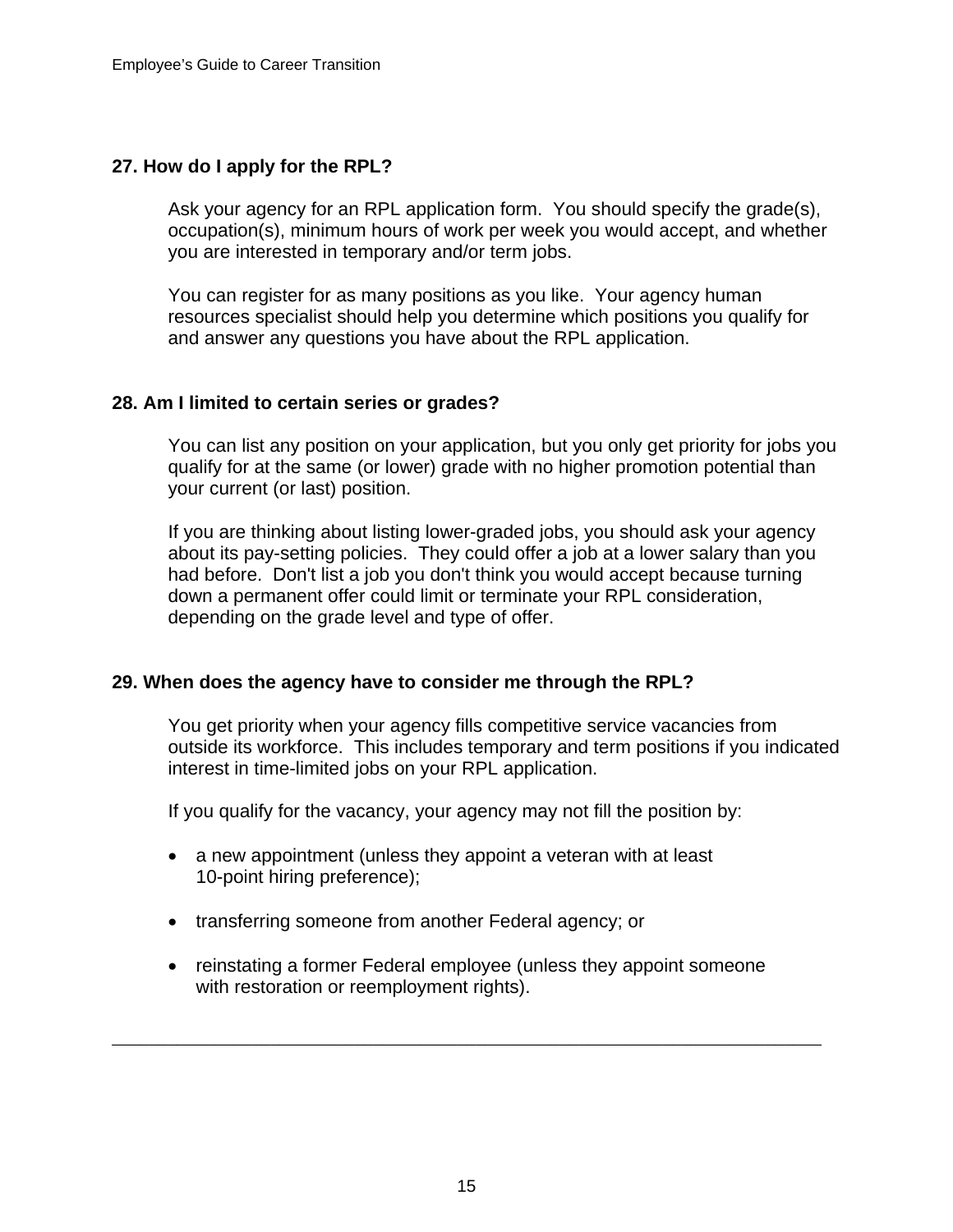## **30. Can the agency fill positions without having to choose someone from the RPL?**

Yes, agencies may fill positions without considering RPL registrants under certain circumstances. These situations include:

- selecting someone from the agency's current workforce;
- no qualified RPL registrants available at the grade level of the position being filled; or
- filling the position through a 30-day special needs appointment, a 700 hour appointment for persons with disabilities, or an excepted appointment.

# **(C). Selection Priority in Other Agencies (ICTAP)**

## **31. Who is eligible?**

To receive selection priority in other agencies through the Interagency Career Transition Assistance Plan (ICTAP), your current or last position must be/have been career (tenure group I) or career-conditional (tenure group II) in the competitive service, and you must fall under one of these categories:

- RIF--you have been (or are being) involuntarily separated from an Executive branch agency through reduction in force;
- Transfer of Function/Directed Reassignment--you have been (or are being) separated under adverse action procedures because you declined a transfer of function or directed reassignment to another local commuting area;
- Injury Compensation--you were separated due to work-related injury, your worker's compensation benefits have stopped because you recovered, and your former agency is unable to place you through its RPL (see Section 3 B of this guide);
- Disability Annuitant--you retired with a disability and your annuity has been /will be terminated because OPM considers you recovered;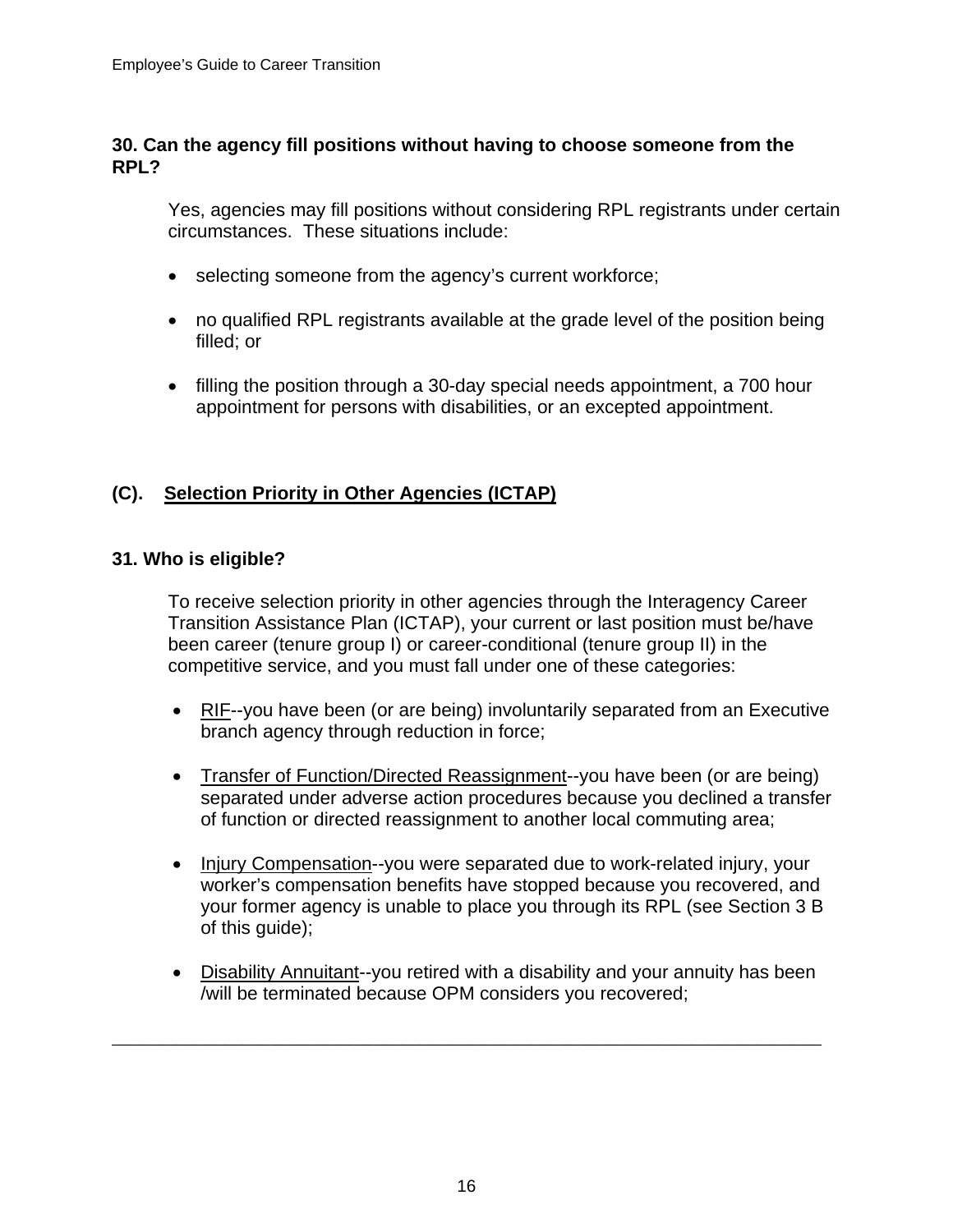- RIF—Retired--you received a RIF separation notice and elected either optional retirement on the RIF effective date, or discontinued service retirement on or before the RIF date;
- Military/National Guard Technician--you were a Military Reserve or National Guard Technician and now receive a special OPM disability retirement annuity.

## **32. I'm in one of the categories you just described. How do I get selection priority for vacancies in other agencies?**

You must:

- have a current performance rating of at least "fully successful" (Level III) or equivalent\*\*\*;
- occupy (or have been separated from) a position in the same local commuting area of the vacancy;
- apply for a specific vacancy at or below the grade level you are being (or have been) separated from that does not have greater promotion potential than your last position;
- meet the application deadline; and
- be found "well qualified" for the job.

\*\*\***Note:** This requirement does not apply if you qualify for ICTAP due to injury compensation or disability annuity.

## **33. Who is not eligible for selection priority?**

You are generally not eligible for selection priority if you are:

- in the excepted service (unless you are covered under a separate law that gave you ICTAP eligibility);
- downgraded or reassigned involuntarily, but not separated;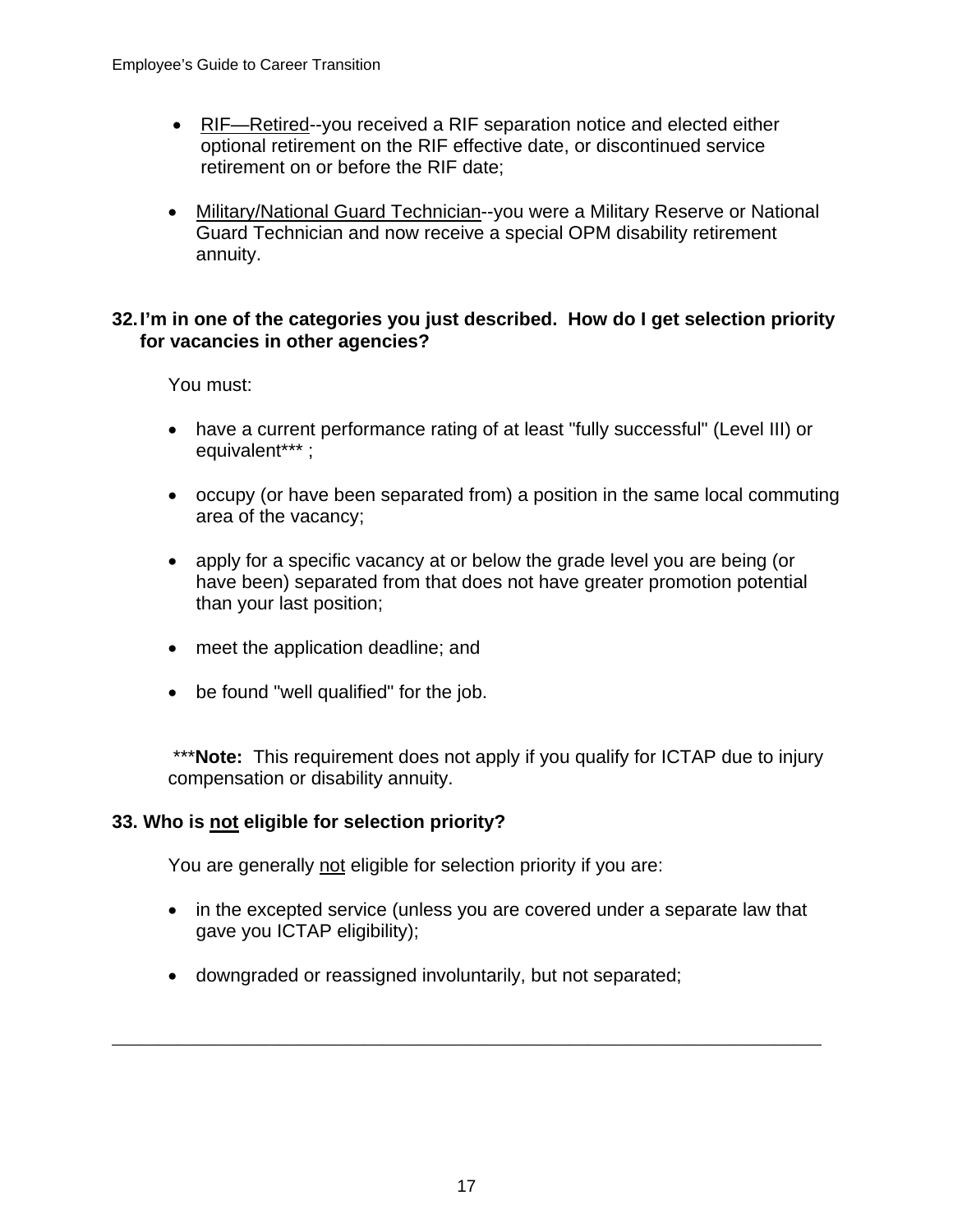- in a different local local commuting area from the vacancy;
- in a temporary or term position in the competitive service;
- in an agency that is not in the Executive branch;
- in an agency that does not follow OPM hiring procedures (this includes Postal Service, legislative and judicial branch agencies); or
- in the Senior Executive Service (SES).

## **34. If I took a buyout, am I eligible for selection priority?**

Voluntary separation incentives, or buyouts, are given to employees who volunteer to leave the Federal service. Placement assistance is for employees who are involuntarily separated. So, if you retired or resigned with a buyout, you are not entitled to placement assistance. You can apply and compete for Federal jobs, but you would not receive selection priority-- and you might have to pay back the full buyout amount if reemployed.

## **35. When does my eligibility begin?**

Your eligibility begins when you receive:

- a reduction in force (RIF) separation notice;
- a notice of proposed removal for declining a directed reassignment or transfer of function to another local commuting area;
- an OPM notice that your disability annuity has been (or will be) terminated;
- certification from your former agency that it cannot place you after your recovery from a compensable injury; or
- certification from the National Guard Bureau or Military Department that you are eligible for a disability retirement and will receive the special OPM annuity.

## **36. When does my eligibility expire?**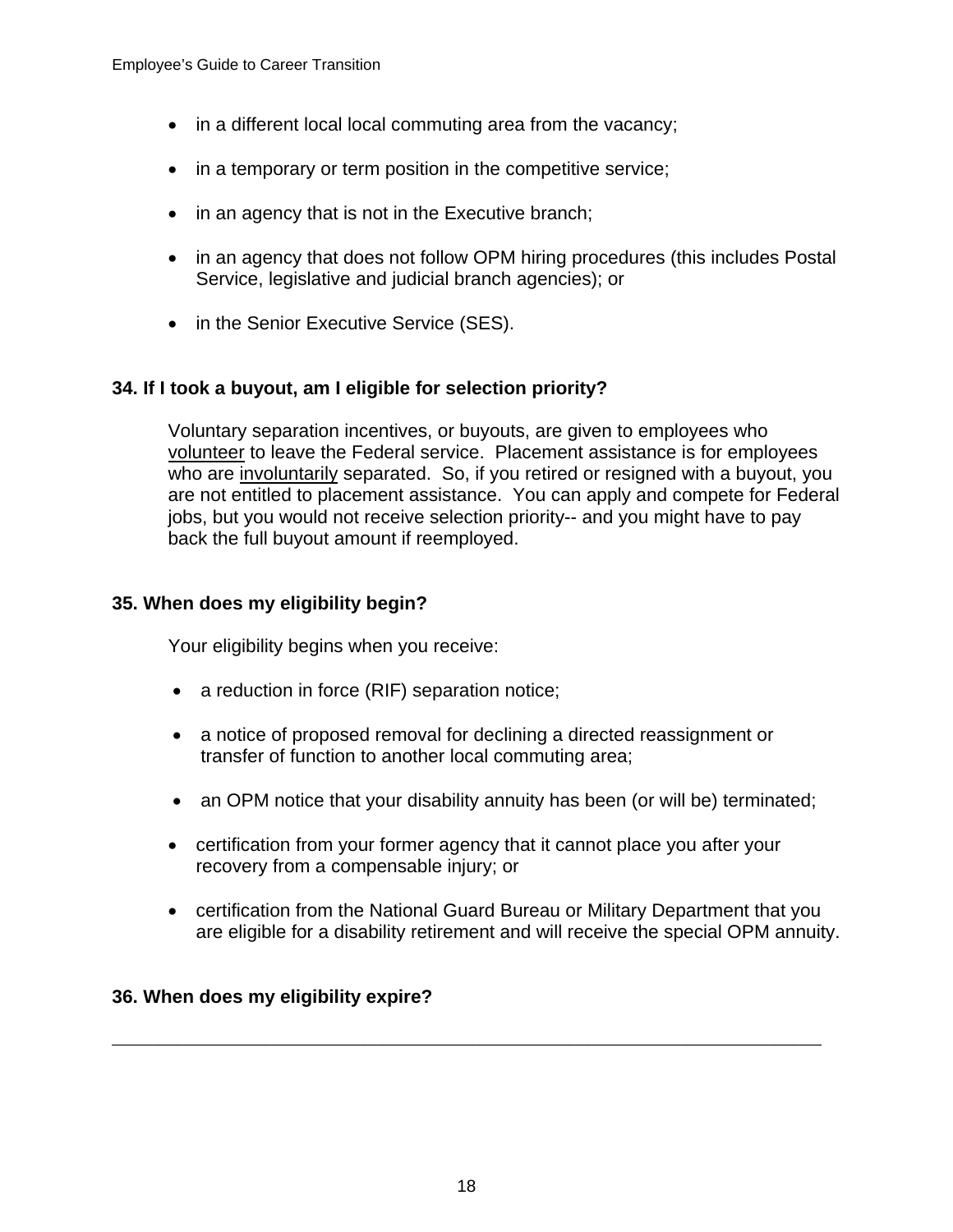Your ICTAP eligibility expires:

- one year after your RIF separation;
- one year after your agency separates you for declining a directed reassignment or transfer of function to another local commuting area;
- one year after your agency certifies that they cannot place you after your recovery from a compensable injury;
- one year after you are notified that your disability annuity has been or is being terminated;
- when you receive a career, career-conditional, or excepted service position without time limit in any agency;
- when your agency cancels or rescinds your RIF or removal notice;
- if you move to another position, time-limited or permanent, before the RIF date;
- if you separate by resignation or non-discontinued service retirement before the RIF effective date; or
- with a specific agency, if you decline a permanent offer from that agency.

#### **37. What are the steps in the process?**

When an agency plans to hire an outside candidate, they must post the vacancy on OPM's USAJOBS systems. The announcement will contain all requirements well qualified candidates must possess--selective factors, qualifications, education, knowledge, skills, abilities, and competencies. See the last section of this Guide for information on how to access USAJOBS.

#### Step One: Application

If you are eligible, you request ICTAP selection priority by:

1. applying for a vacancy in the local commuting area; and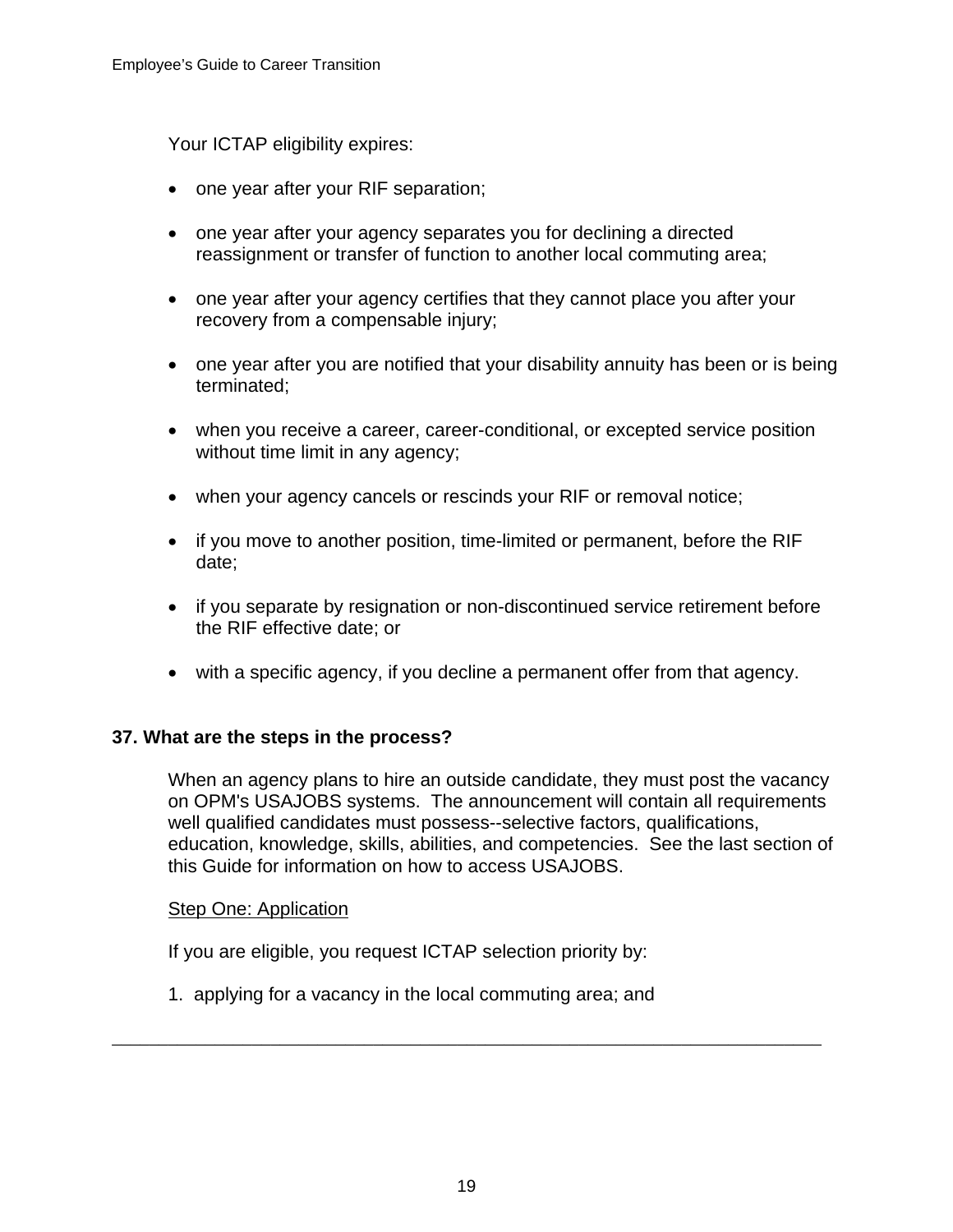2. attaching proof of eligibility (your RIF separation notice, notice of proposed removal for failure to relocate, notice of disability annuity termination, an SF-50— Notification of Personnel Action—documenting RIF separation, agency certification of inability to place you through the RPL, etc.).

## Step Two: Qualifications Review

The agency reviews your application, comparing your background to the required qualifications, selective factors, knowledge, skills, abilities, and competencies to determine if you are well qualified for the job. They must include their definition of "well qualified" on vacancy announcements so you know the criteria they are using.

If the agency finds that you are not well qualified, they must conduct a second review of your application and tell you the results in writing.

#### Step Three: Selection

The agency must first select its own surplus or displaced employees under its Career Transition Assistance Plan (CTAP). If there are no well-qualified CTAP eligibles, the agency may fill the job from within its current workforce or select an employee from its Reemployment Priority List (RPL).

After the agency clears its CTAP and RPL, they must consider ICTAP candidates before selecting most other outside candidates. If the agency finds you well qualified for the vacancy, in most cases they must select you before hiring another applicant from outside the agency.

At any time during the recruitment process, the agency may choose not to fill the vacancy, or to select one of its own employees.

If two or more well-qualified ICTAP applicants request selection priority, the agency may choose among them.

If no well-qualified ICTAP eligibles apply, the agency is free to fill the position through other means.

## **38. Do I get priority for every Federal job?**

Not really. There are some exceptions. Under ICTAP, you may request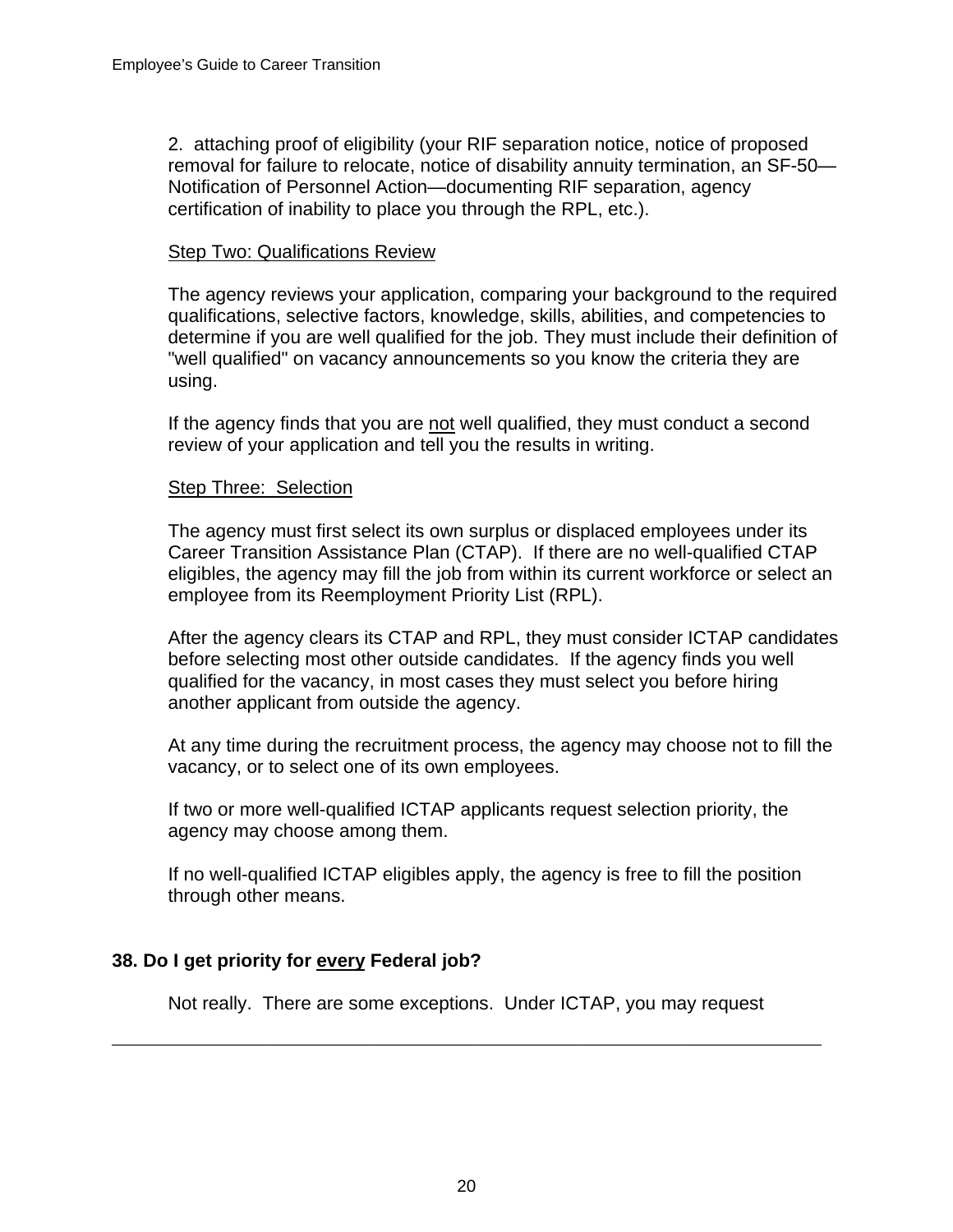selection priority for vacancies that are:

- in the local commuting area;
- in any Executive Branch agency (Note: the Postal Service, courts, etc., are NOT Executive Branch agencies);
- at or below your current (or last) grade level, with no greater promotion potential than the position from which you were (or are being) separated; and
- being filled from outside the agency's workforce.

## **39. When can an agency fill a position without having to select an ICTAP eligible?**

Well-qualified ICTAP eligibles have priority over most other candidates from outside the agency. Agencies must give ICTAP eligibles priority before filling a competitive service position through competitive examining, noncompetitive appointment, transfer, or reinstatement.

There are situations where agencies can fill positions without selecting a wellqualified ICTAP eligible. These exceptions include: vacancies lasting less than 121 days; reemployment of former agency employees with reemployment rights; employees moved due to formal reorganization or transfer of function; selection of internal agency employees; appointments of veterans with 10 point or greater hiring preference; and conversions of specific excepted appointments.

## **40. What does "local commuting area" mean?**

Local commuting area is defined in the CTAP section of this guide (section 3 (A), Question 10).

## **41. What does "well qualified" mean?**

"Well qualified" is defined in the CTAP section of this guide (section 3 (A), Question 11).

\_\_\_\_\_\_\_\_\_\_\_\_\_\_\_\_\_\_\_\_\_\_\_\_\_\_\_\_\_\_\_\_\_\_\_\_\_\_\_\_\_\_\_\_\_\_\_\_\_\_\_\_\_\_\_\_\_\_\_\_\_\_\_\_\_\_\_\_\_\_\_\_\_\_\_\_

## **42. Can I get priority for higher graded positions?**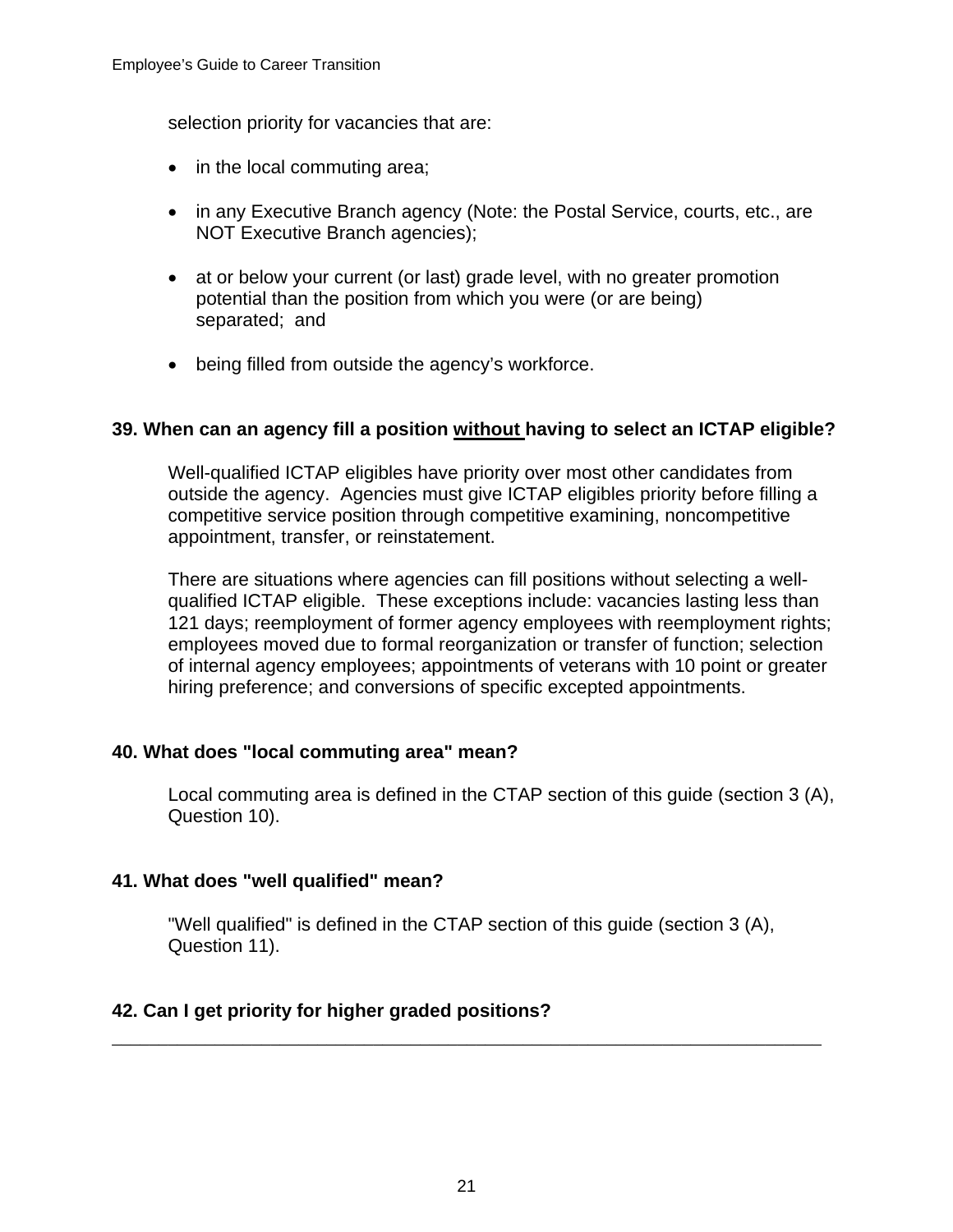No. Selection priority applies only to vacancies at your same (or lower) grade and with no greater promotion potential than your current or last position.

You can apply for jobs at higher grades or with greater promotion potential, but you won't receive selection priority when you compete for those jobs.

## **43. What about lower-graded jobs?**

If you are thinking about applying for lower-graded jobs, you should ask the agency about its pay-setting policies. They could offer the job at a lower salary than you had before. Don't apply for a job you won't accept, because turning down any permanent offer may end your right to selection priority, at least with that agency.

## **44. Is my priority limited to certain job series?**

No. You can apply for any position, but you only get selection priority if you are well qualified for the job.

## **45. I'm full-time, but I might apply for a part-time job. What happens if I accept?**

Accepting any permanent position--even part-time-- ends your selection priority. As we said before, don't apply for a job you won't accept because turning down any permanent offer may end your selection priority with that agency.

## **46. If I take a temporary or term job, do I lose my selection priority?**

It may depend on when you accept the position. If you receive a separation notice, but accept a temporary or term job before the involuntary separation occurs, your selection priority ends because you are no longer being involuntarily separated. However, if you accept a temporary or term job after your involuntary separation, you still have selection priority for permanent jobs. If you receive a career, career-conditional, or excepted appointment without time limit in any agency, your selection priority ends. Before accepting any employment offer, permanent or time-limited, you should check with a human resources specialist about the effect it would have on your eligibility.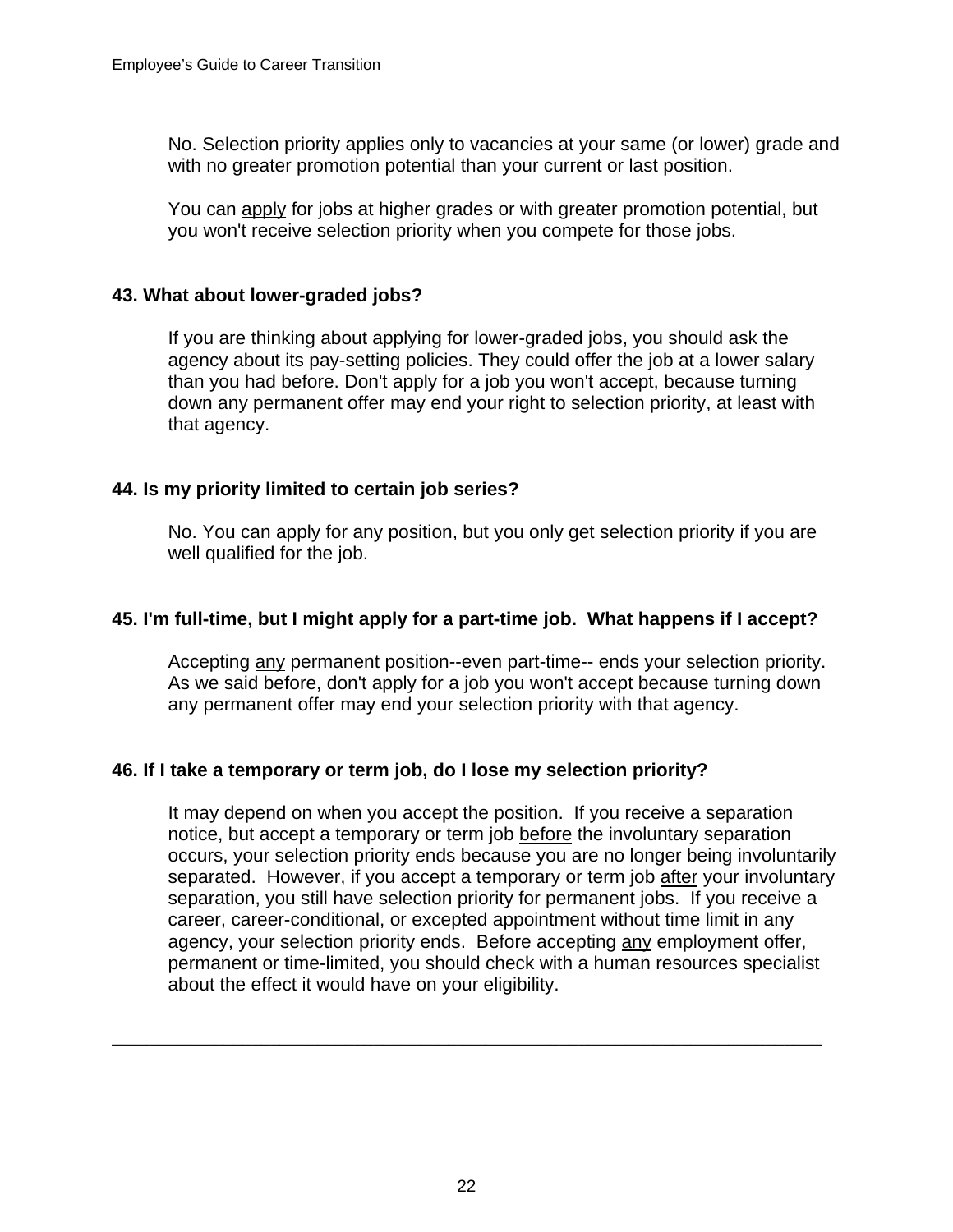## **47. What if I accept a position outside of the Federal Government? Am I still eligible for selection priority?**

If you resign or retire before RIF or other involuntary separation, you lose your ICTAP eligibility. However, accepting employment outside the Federal Government after involuntary separation does not affect your ICTAP eligibility. You can continue to request ICTAP priority when applying for Federal jobs for one year after your separation, or until you accept a permanent Federal position, whichever comes first.

## **48. What if I move? Am I eligible for selection priority for Federal vacancies in a different geographic area?**

No, ICTAP selection priority only applies in the local commuting area from which you were (or are being) separated. You can apply for jobs in your new location, but you will not receive selection priority for them.

## **49. I applied for a job, but the agency says I am not well qualified for it. I disagree. Where can I go with my complaint?**

Each agency should have a problem resolution coordinator to handle these types of situations. Ask the human resources office for the person or office to hear your grievance or complaint.

## **50. I'm not eligible for ICTAP selection priority. Is there are other assistance available to me?**

See Section 6 of this guide for information on services that may be available to surplus or displaced employees. All employees, including those in the competitive, excepted, and Senior Executive Service (SES), are eligible to receive some type of career transition assistance or services.

SES employees are eligible for placement assistance through a special SES placement program. If you are an SES employee facing RIF separation, check with your agency human resources office for more information about this program.

Agencies that do not follow OPM hiring procedures (this includes Postal Service,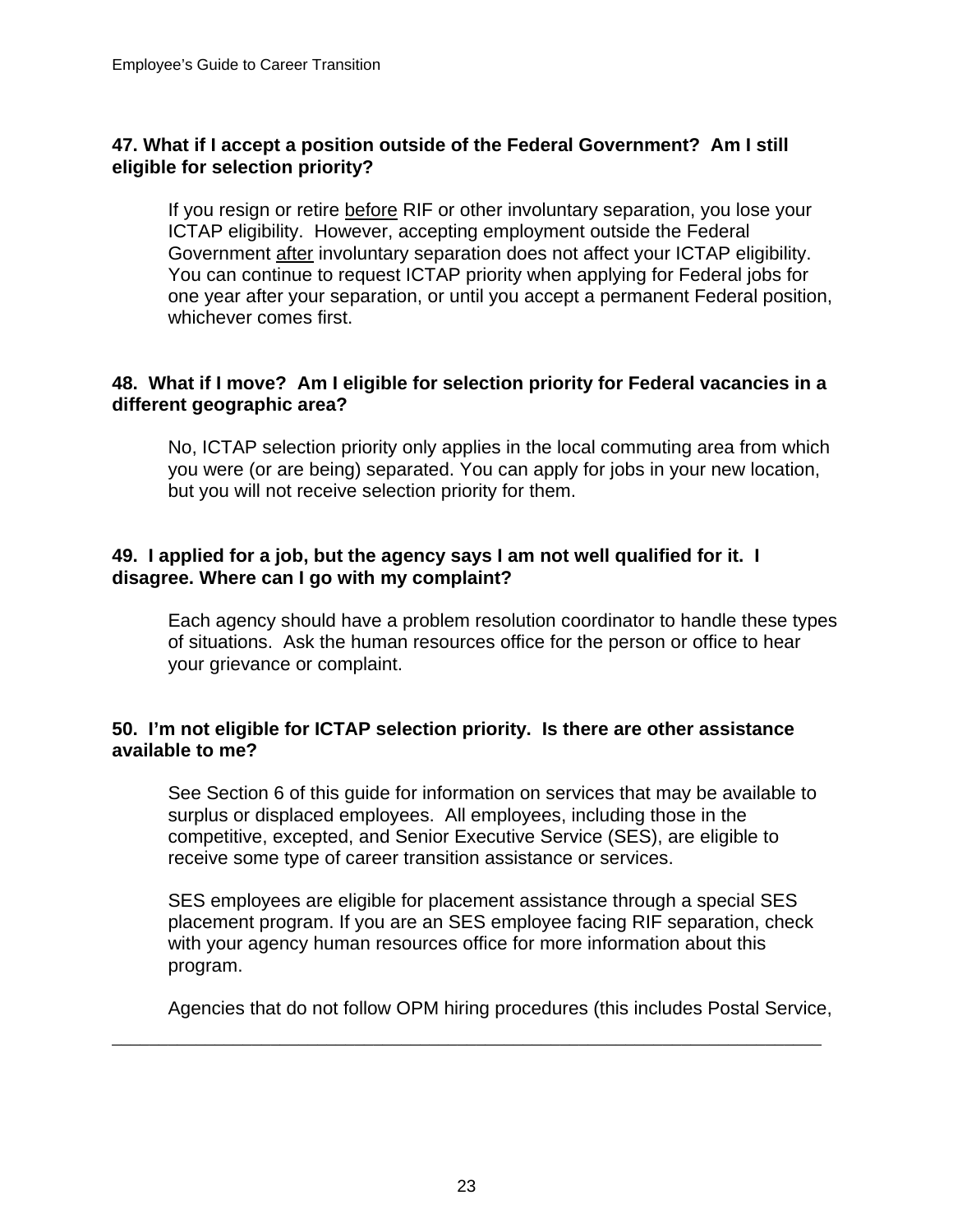legislative and judicial branch agencies) are not required to provide career transition services to their employees, but many still do. Consult your human resources office for details.

# **(4). Reemployment after Disability or Injury**

## **(A). Reemployment after Recovery from Job-Related Injury**

Career or career-conditional competitive service employees who left the Government due to job-related illness or injury, were eligible for Workers' Compensation benefits (OWCP), and recovered within one year, are eligible for immediate restoration to their former agency. You should contact your former agency's human resources office to request restoration.

If it has been more than one year since you left with OWCP benefits, you may be eligible for your former agency's Reemployment Priority List (RPL). You must apply for the RPL within 30 days of the date your workers'compensation benefits end. If your agency is unable to place you in your former job or local commuting area, you may be entitled to broader consideration for other jobs and/or locations.

For general information on the RPL, read section 3(B) of this Guide.

If your former agency is unable to place you through their RPL (for example, the types of jobs you are qualified to do no longer exist in the agency), you may be eligible for ICTAP selection priority. This will allow you to request priority for jobs in other agencies in the local commuting area you were in when you separated. You must ask your former agency to certify that they cannot place you through the RPL. This certification is your proof of ICTAP eligibility and you must submit it with all job applications. Your ICTAP eligibility ends one year from the date of the agency's certification. You are not required to include your current or last performance appraisal. For more information on ICTAP, see section 3(C) of this Guide.

# **(B). Reemployment after Termination of Disability Annuity**

Former employees who retired with a disability may lose their annuity if they exceed earnings limitations or have medically recovered. If OPM's Retirement Office notifies you that your annuity has been or will be terminated, you should first check with your former agency to see if they can re-employ you. You can also request ICTAP selection priority for jobs in agencies other than your former agency if you retired as a career or career-conditional employee in the competitive service. Your ICTAP priority is limited to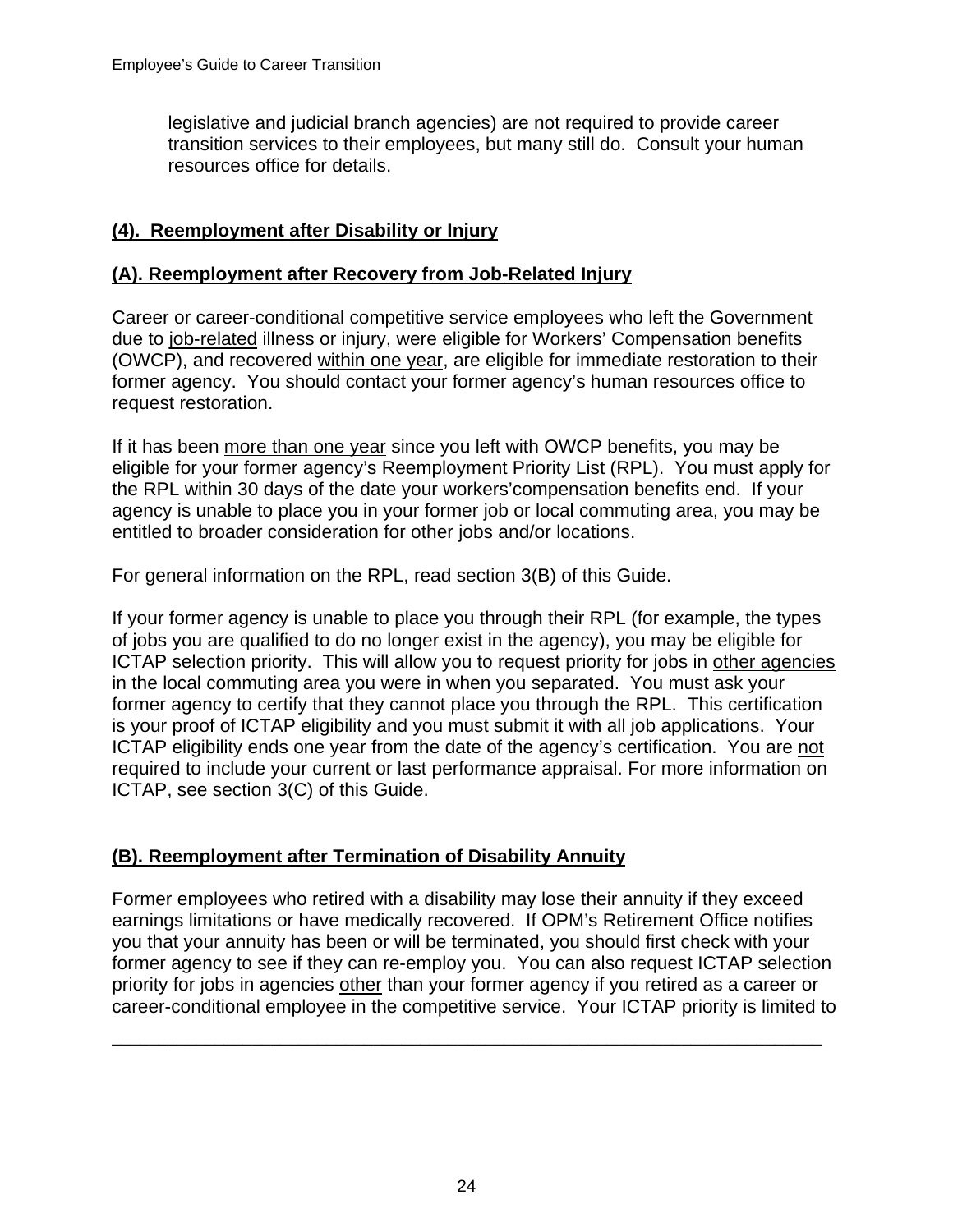jobs in the local commuting area you were in when you separated. Your annuity termination notice from OPM is your proof of ICTAP eligibility and you must submit it with all job applications. Your ICTAP eligibility ends one year from the date of the notification. You are not required to include your current or last performance appraisal. For more information on ICTAP, including eligibility requirements, see section 3(C) of this Guide.

# **(C). Former Military Reserve/National Guard Technicians Receiving Special Disability Annuity**

Career or career-conditional competitive service employees receiving a special disability annuity from OPM as a former Military Reserve Technician or National Guard Technician are eligible for ICTAP selection priority. This allows you to apply for jobs in other agencies besides your former agency in the local commuting area you were in when you separated. The special disability annuity notice is your proof of ICTAP eligibility and you must submit it with all job applications. Unlike other ICTAP eligibles, your selection priority does not have a one-year time limit. You need not include the current or last performance appraisal required for other ICTAP candidates. For more information on ICTAP, see section 3(C) of this Guide.

# **(5). Veterans in Certain Positions**

Preference eligible veterans displaced from "restricted" Federal positions due to "A-76 contracting out" (outsourcing under Office of Management and Budget Circular A-76 procedures), may be eligible for selection priority under ICTAP. "Restricted" positions include Custodians, Elevator Operators, Guards, and Messengers. Specific regulations covering these veterans are in Title 5, Code of Federal Regulations, Part 330, Subpart D.

This ICTAP eligibility lasts two years from the date of the separation. All other ICTAP provisions are the same. For more information on ICTAP, read section 3(C) of this guide.

# **(6). Career Transition Services**

# **51. What types of services are available to me to help me find another job?**

Ask your agency what services it offers. Depending on employees' needs and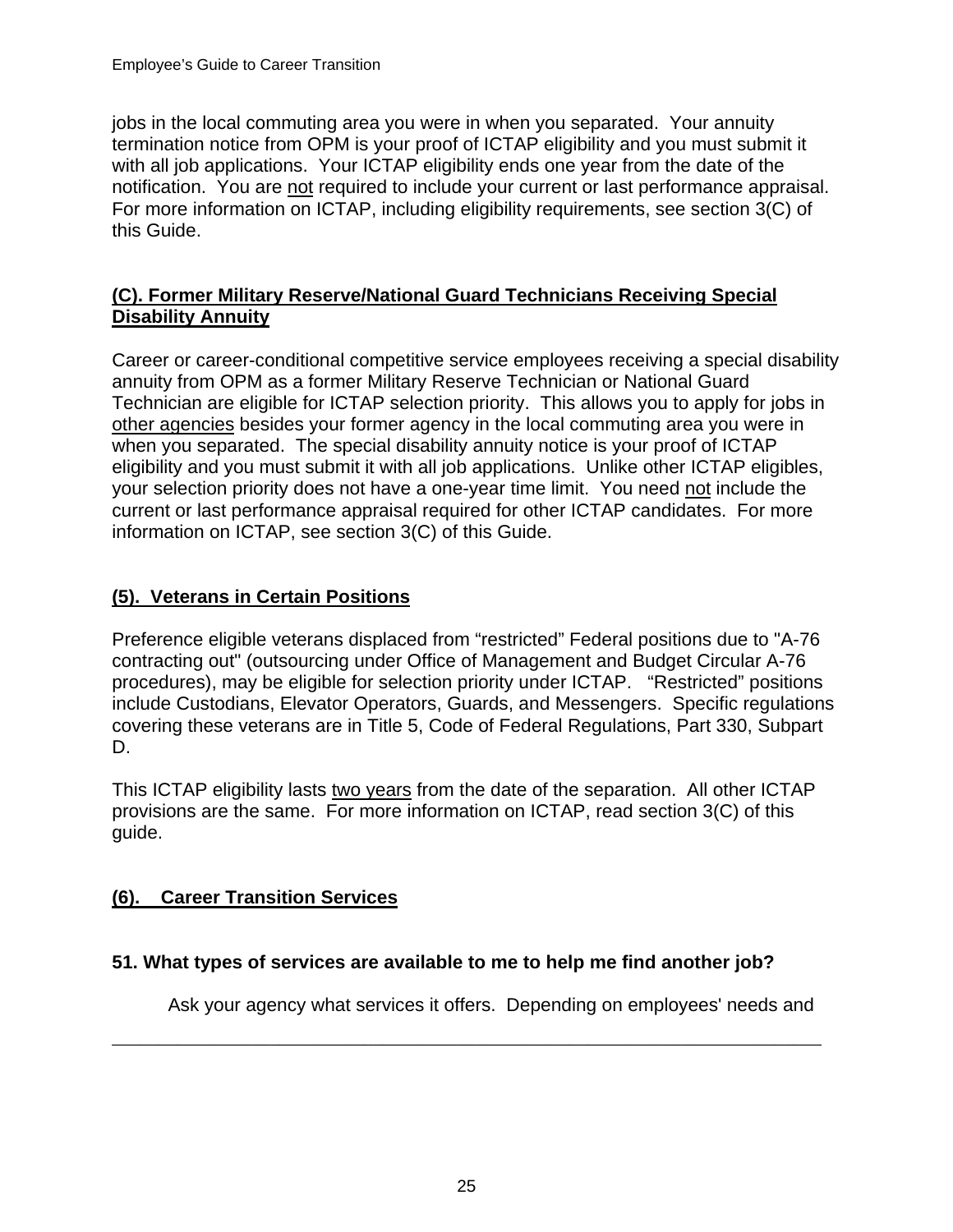budget constraints, agency services will vary. Some examples of career transition services include: skills assessment, resume and cover letter preparation, networking and interviewing techniques, counseling, job search assistance, and retraining (if necessary).

## **52. When am I eligible to use agency career transition services? When does this eligibility expire?**

Career transition services are available to surplus or displaced employees. You can use these services until separation. Some agencies also provide services after separation.

## **53. How will these services help me find another job, including employment in the private sector?**

Career transition services can be valuable. Agency services can help you develop or improve your resume--the most widely used tool in both public and private sector employment. They can help you locate job opportunities through State and local government employment information services. Agencies can also help you practice interviewing techniques and conduct skills assessments to help identify occupations best suited to your talents.

## **54. Besides my agency, are there other services available to me?**

You can visit OPM's link to state employment and retraining services at: [www.opm.gov/rif/general/onestop.htm](http://www.opm.gov/rif/general/onestop.htm). This page on OPM's web site provides a link to each State's One-Stop Center established under the Workforce Investment Act of 1998. The Centers provide dislocated workers with re-training, career counseling, and other services to assist them in re-entering the workforce. This site will help you find information on separation benefits and career transition by providing direct access to local, state-run services available to you.

# **(7). Job Information**

## **55. How do I find out about other Federal vacancies?**

Job seekers can find out about Federal career opportunities in several ways: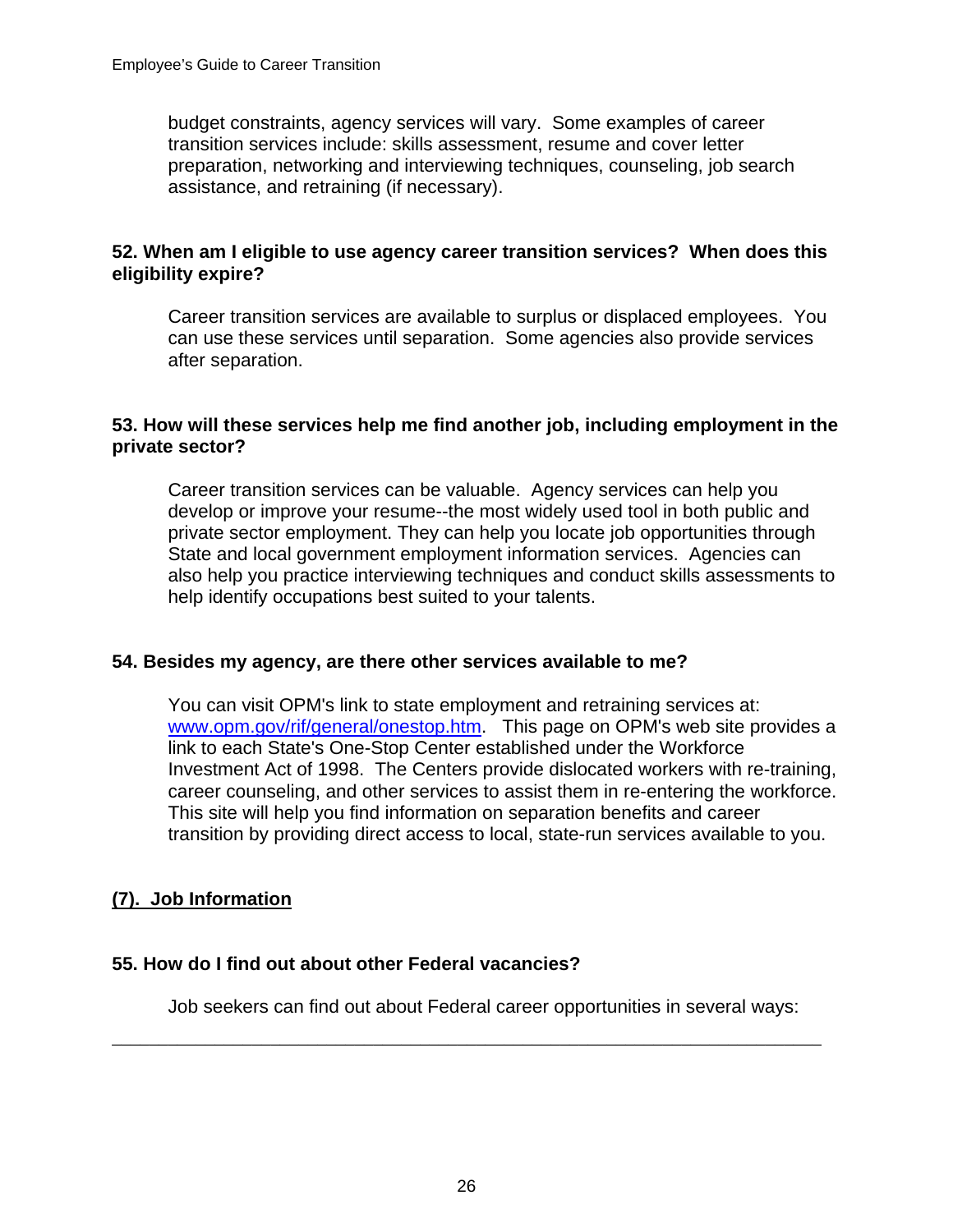# **USAJOBS**

**USAJOBS** provide easily accessible worldwide Federal employment information, updated every business day from a database of more than 12,000 worldwide job opportunities. **USAJOBS** is available to job seekers in a variety of formats (including computer or telephone), ensuring access for customers with differing physical and technological capabilities. It is convenient, user friendly, and available 24 hours-a-day, seven days-a-week.

**USAJOBS** is available through:

**Internet**--You can find employment information at [http://www.USAJOBS.opm.gov.](http://www.usajobs.opm.gov/)

On the web site, you can retrieve current job vacancies worldwide, find employment information fact sheets, obtain applications and forms, and apply for many jobs online. The **USAJOBS** web site also has an **Online Resume Builder** feature you can use to create online resumes specifically designed for Federal jobs. You can print your **USAJOBS** resume and fax or mail it to employers, and save and edit it for future use. For many vacancies listed on the site, you can submit your **USAJOBS** resume directly to hiring agencies electronically.

**Touch Screen Computer Kiosk-**-A kiosk network of self-service information providers is located in OPM offices and many Federal buildings nationwide.

At the touch of a finger, you can access worldwide current job vacancies, employment information fact sheets, and applications and forms. You can retrieve complete job announcements from the kiosk.

**Automated Telephone System**--An interactive voice response telephone system at (912) 757-3000 or TDD (912) 744-2299 or at OPM offices throughout the country (local numbers listed in the blue pages).

By telephone, you can access worldwide current job vacancies, employment information fact sheets, and applications and forms, and in some instances, apply for jobs by phone.

# **USACAREERS**

OPM designed this state-of-the-art career transition resource base and